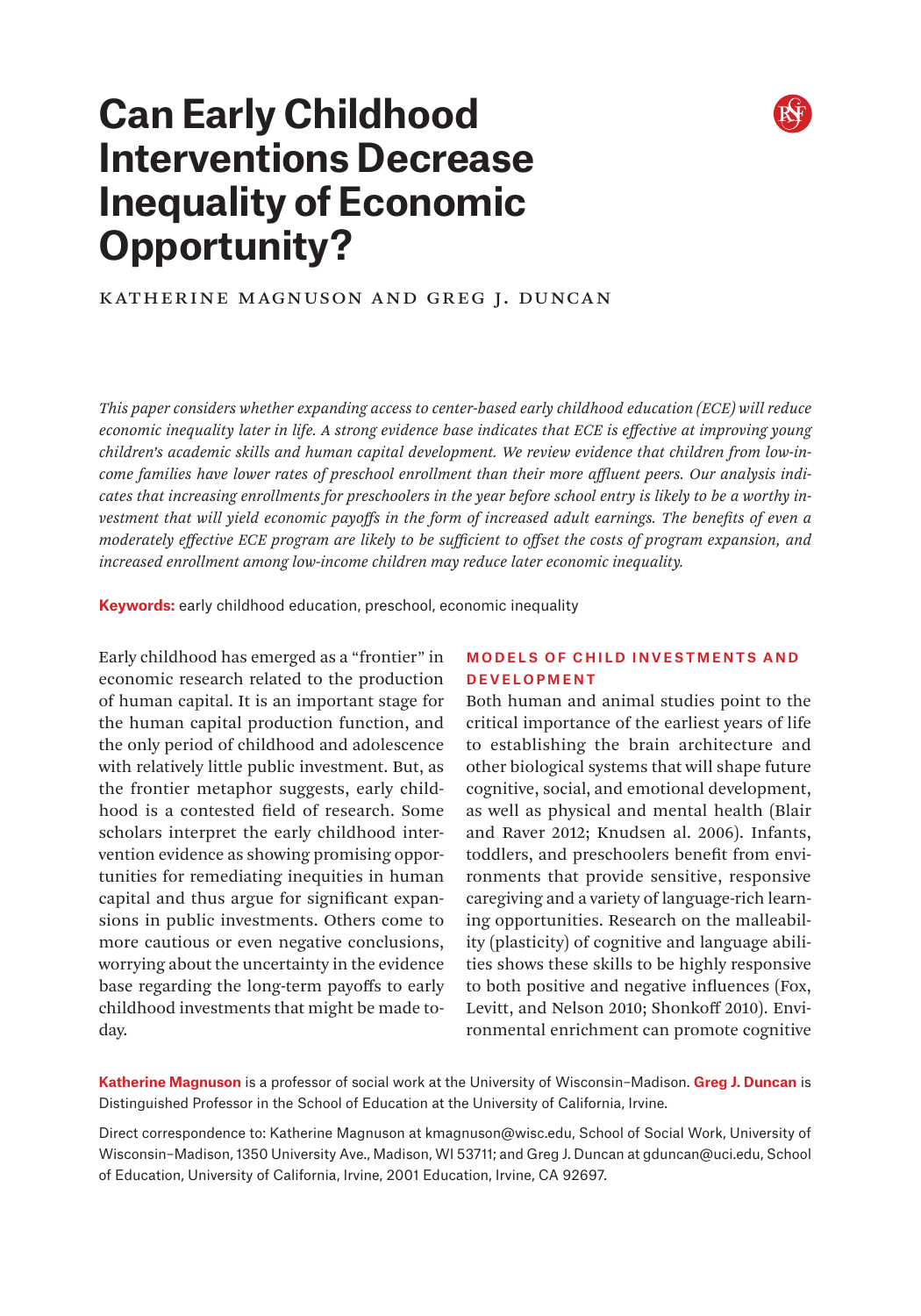development, whereas a variety of adverse experiences may shape cognitive development in ways that limit later learning (Shonkoff 2010).

Economic models of human development formalize thinking about the human capital production function, and emphasize how investments and child endowments interact to create a child's stock of human capital. Flavio Cunha and James Heckman (2007) describe a cumulative model of the production of human capital that allows for the possibility of differing childhood investment stages as well as roles for the past effects and future development of both cognitive and socioemotional ("noncognitive") skills. Their model highlights the interactive nature of skill building and investments from families, preschools and schools, and other agents. It posits that human capital accumulation results from *self-productivity*—skills developed in earlier stages bolster the development of skills in later stages—as well as the dynamic complementarity that results from the assumption that skills acquired prior to a given investment increase the productivity of that investment. Taken together, these two principles undergird their hypothesis that skill begets skill.

An important strength of Cunha and Heckman-type models is that they generate clear and testable hypotheses. Although widely described and endorsed, the hypothesis of dynamic complementarity in early childhood currently rests on a thin empirical base. The most direct evidence comes from work by Anna Aizer and Flavio Cunha (2012) who use data from a longitudinal study begun in the 1960s that spans the period surrounding the introduction of Head Start, the largest preschool intervention for low-income children, and finds larger impacts of the program on children with higher scores on a measure of infant cognitive development. However, evidence using more recent data from an experimental evaluation of Head Start does not find that significantly larger gains accrue to students who enter the program with higher skills at program entry (Purtell and Gershoff 2013).

Developmental psychologists, like economists, describe children's development as the result of the dynamic interplay between an individual child and his or her environment. Recent developmental theory and research on how early environments affect learning and later outcomes have two foci. The first centers on how particular contexts, especially interpersonal relationships and interactions, affect children's acquisition of specific skills. These studies are focused on discovering which types of experiences, on average, lead to learning specific knowledge or skills. They typically generate their estimates by exploiting naturally occurring variation in developmental processes in population-based samples (Sameroff 2010). For example, several studies have documented considerable variability in the amount of speech directed at children by caregivers during the course of a typical day (Hoff 2003; Rowe 2012). In turn, this variability in experience of speech is strongly linked to the child's later language expression and vocabulary (Rowe 2012; Weisleder and Fernald 2013). Similarly, studies of parenting and children's selfregulation point to associations between parents' early support of their children's autonomy with later assessments of children's executive function (Bernier, Carlson, and Whipple 2010).

A second and newer body of developmental res dowments are largely invariant during development, changes in the epigenome—the biochemical system that regulates gene expression—are not. Moreover, the epigenome is found to be particularly responsive to environmental conditions (Champagne and Mashoodh 2009). For example, animal studies have shown that experimental manipulation of the amount and timing of a rat grooming her pups is related to the pups' gene expression and subsequent developmental trajectories (Meaney 2010). Although much of this work began with studies of adverse events and animal models, increasingly such studies are extending to humans. For example, Marilyn Essex and her colleagues (2013) find that early maternal stressors were related to epigenetic changes in their children during adolescence, with implications for their mental health.

Economists' and developmentalists' differing models of development generate contrasting predictions regarding the effects of preschool investments. If focused on the pre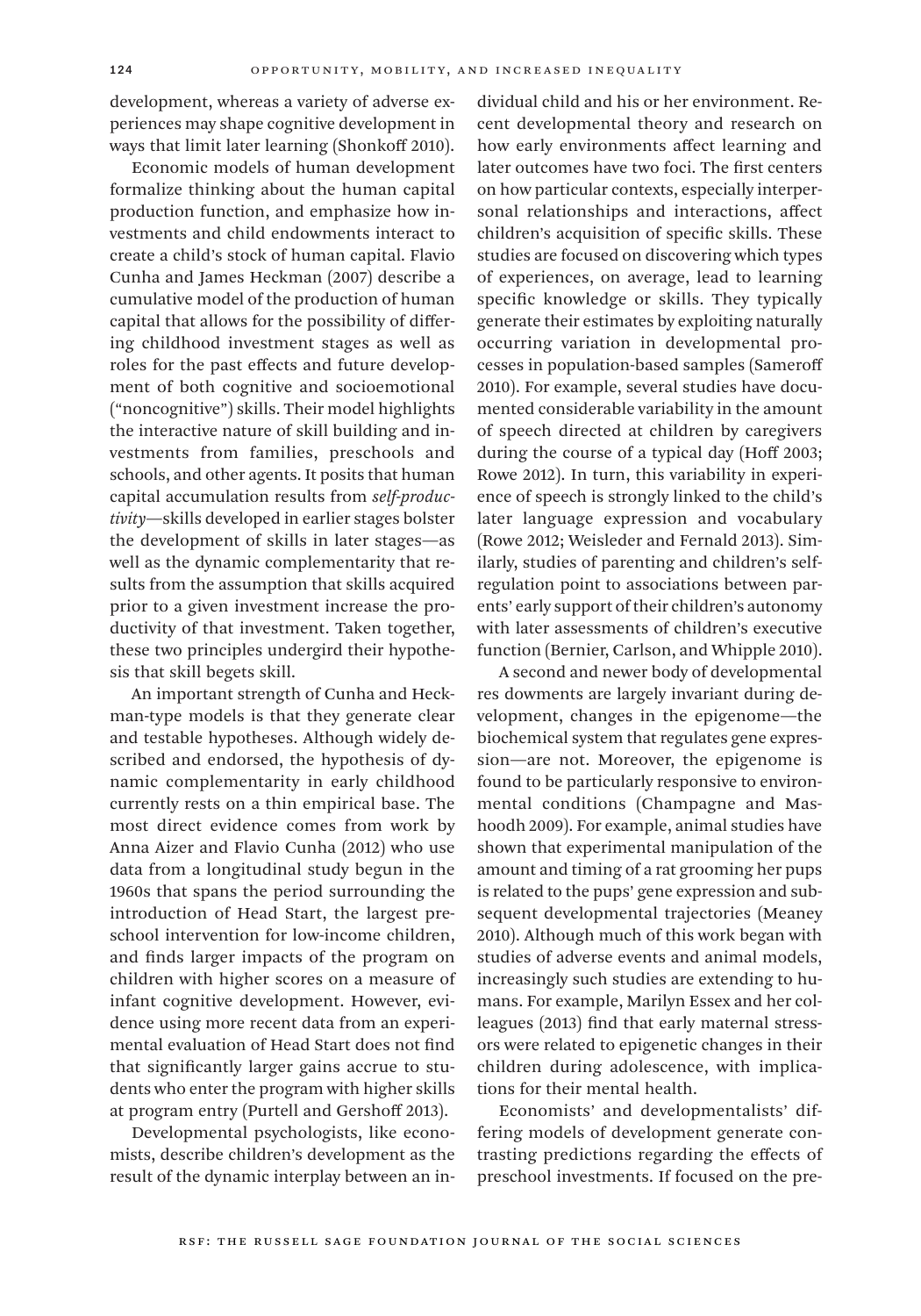school period, defined roughly as ages three to five, the Cunha and Heckman model implies that school readiness is a product of the child's cognitive and socioemotional skills on entry into the preschool period plus preschool period investments from parents and possible ECE programs. Their hypothesis of dynamic complementarity implies that impacts of parental and ECE investments on child outcomes will be largest for children who enter the preschool period with the highest levels of cognitive and socioemotional skills. Indeed, this is the very evidence that Aizer and Cunha (2012) provide.

Developmental theories link productivity to the quality of the match between what a program offers and the kinds of developmental supports needed by a child (Blair and Raver 2012). Specifically, "compensatory" models are based on the premise that preschool investments can function effectively as a substitute for, rather than as a complement to, sensitive or enriched home environments (Ramey and Ramey 1998). Thus, children whose skill development may be hindered by economic disadvantage or low-quality home environments are predicted to benefit more from high-quality ECE programs than more advantaged children. In particular, if preschool settings expose children to sensitive caregiving environments, developmental theory would suggest that they would increase children's socioemotional skills most among children with less sensitive parental caregivers. Recent evidence supports these compensatory patterns of association (Watamura et al. 2011). This compensatory or protective model of high-quality early childhood care and education argues for understanding specific qualities and nature of investments, as they pertain to differing domains of development.

# WHICH EARLY SKILLS MATTER FOR Human Capital Accumulation?

If early childhood programs seek to build skills that will generate lasting changes in adults' human capital, which skills should they target? Economists tend to lump IQ and achievement into a cognitive category and everything else into a noncognitive or soft-skills category. This

is unhelpful for a variety of reasons. First, the cognitive category mixes general cognitive ability with concrete academic skills such as literacy and numeracy. Although scores on tests of cognitive ability and achievement tend to be highly correlated, the conceptual difference between cognitive ability as a relatively stable trait and the concrete achievement skills that develop in response to schooling and other human capital investments, including ECE, is an important one. Second, noncognitive skills such as the ability to sustain attention when performing tasks, plan ahead, and control emotions involve many of the same elements of brain circuitry as learning concrete skills, and are therefore inherently cognitive. Third, conceptualizing and measuring distinct components of noncognitive skills might be important for understanding why ECE and other human capital inventions affect so many outcomes in the long run.

Our recent review classifies competencies into four groups: achievement, attention, externalizing behavior problems, and mental health (Duncan and Magnuson 2011). Attention refers to the ability to control impulses and focus on tasks (see, for example, Raver 2004). Externalizing behavior refers to a cluster of related behavioral problems that include antisocial behavior, conduct disorders, and more general aggression (Campbell, Shaw, and Gilliom 2000). Mental health constructs include anxiety and depression as well as somatic complaints and withdrawn behavior (Bongers et al. 2003). All of these skills and behaviors might both respond to ECE investments and contribute to subsequent educational attainment, skill development, and labor market participation.

The evidence base on how early skills link to later earnings in adulthood is thin. Longitudinal datasets that have collected multiple domains of early childhood data and followed subjects through adulthood are rare, and often made up of convenience samples. In addition, drawing causal conclusions from these nonexperimental studies is difficult because of confounding characteristics and contexts and the likely bidirectional nature of developmental processes. Nevertheless, analysis of the British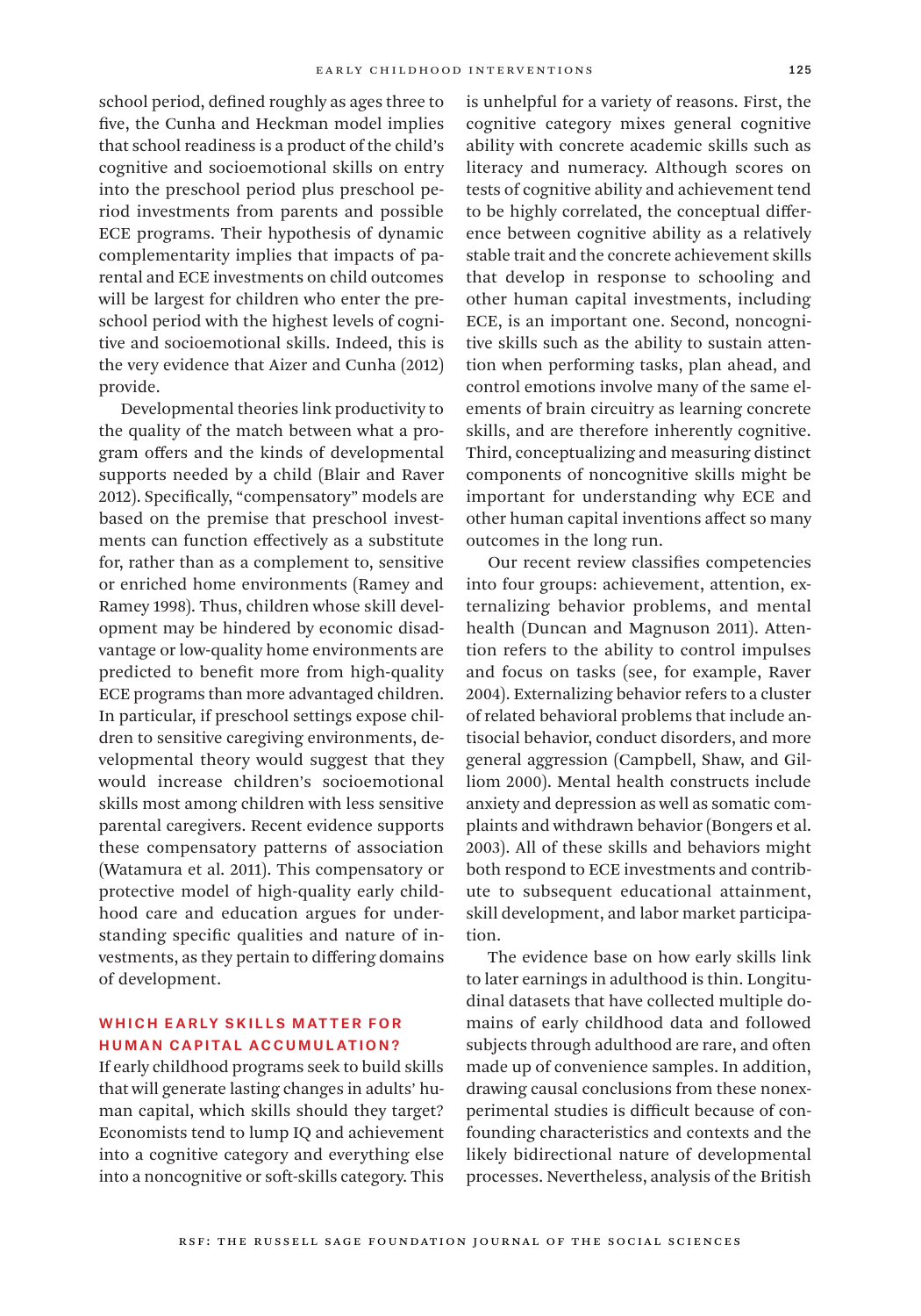cohort studies and recent data from U.S. studies suggest that early achievement skills directly predict later earnings (Chetty et al. 2011; Currie and Thomas 1999).

More evidence is found linking early skills to later childhood and adolescent outcomes. Data from several large studies of young children find that when a constellation of skills and behavior are taken into account and differences in family background are held constant, early achievement skills (reading and math) best predict achievement later in childhood, followed by attention skills (sometimes measured by the lack of attention and hyperactivity) (Duncan et al. 2007). Somewhat surprising is that early problem behavior such as aggression or even prosocial behaviors did not predict later achievement (Grimm et al. 2010).

A somewhat different picture of the role of early behavior is found, however, if the outcomes considered are educational attainment, later criminal activity, and earnings, rather than achievement skills. In the case of high school graduation, as would be expected, concrete achievement skills play an important role. However, early problem behavior, and more specifically persistent antisocial behavior during middle childhood, also predicts high school completion, college attendance, and years of educational attainment (Magnuson et al., forthcoming). Follow-up evaluations of high-quality early childhood interventions that had sizable impacts on multiple developmental domains also suggest the importance of early skills and behavior for long-term criminal activity and higher earnings (Heckman, Pinto, and Savelyev 2013).

Decisions about which skills to make the target of early childhood education efforts should be guided not only by which skills are important for later outcomes, but also be guided by where socioeconomic status (SES) differences in development are largest. The data are very clear on this point. Differences in development between more and less advantaged children are found early in life, recent data pointing to differences by poverty status as early as nine months of age (Halle et al. 2009). By school entry, family SES much more sharply differentiates children's early achievement skills than their early behavior. Table 1

provides data from the Early Childhood Longitudinal Study Kindergarten Cohorts of 1998 and 2010. Twelve years apart, the studies collected similar data from nationally representative samples of U.S. children and thus provide a useful comparison. They include one-on-one achievement skill assessments, as well as teacher and parent surveys, first gathered in the fall of the kindergarten year. These data provide a snapshot of skills and behavior that children have at the start of formal schooling.

In table 1, we provide two estimates of the differences across groups of children. The first *unadjusted* estimates describe mean differences for all children, and the second estimates from teacher fixed-effect models, which are based on the comparison of children within the same kindergarten classrooms. This second strategy provides an indication of how these differences are manifest among children sitting in the same schools and classrooms.

Disparities in children's skills are evident along a number of demographic dimensions in both the unadjusted and teacher fixed-effect estimates. Girls outperform boys in reading and are reported by teachers to be better behaved. White children outperform African American and Hispanic children in terms of reading and math and are rated as having better approaches to learning. Yet, the magnitude of these differences is dwarfed by those related to family SES (as measured by a composite of parental education and family income). Figure 1 shows differences in these early school entry skills by SES quintiles. The lowest SES quintile corresponds to an average family income of about \$15,500 (in 1998) and the highest to incomes over \$100,000 (in 1998). The differences between children in the top SES quintile and the bottom quintile are large. The difference in math and reading skills was 1.2 to 1.3 standard deviations for reading and math in 1998, and only slightly less in 2010. It is also notable from the fixed effects columns that differences of nearly these magnitudes are found among children in the same classroom.

Turning to children's attention skills, as measured by their teachers' response to questions forming the "approaches to learning" scale, bottom-to-top quintile differences across the SES spectrum are about half the size of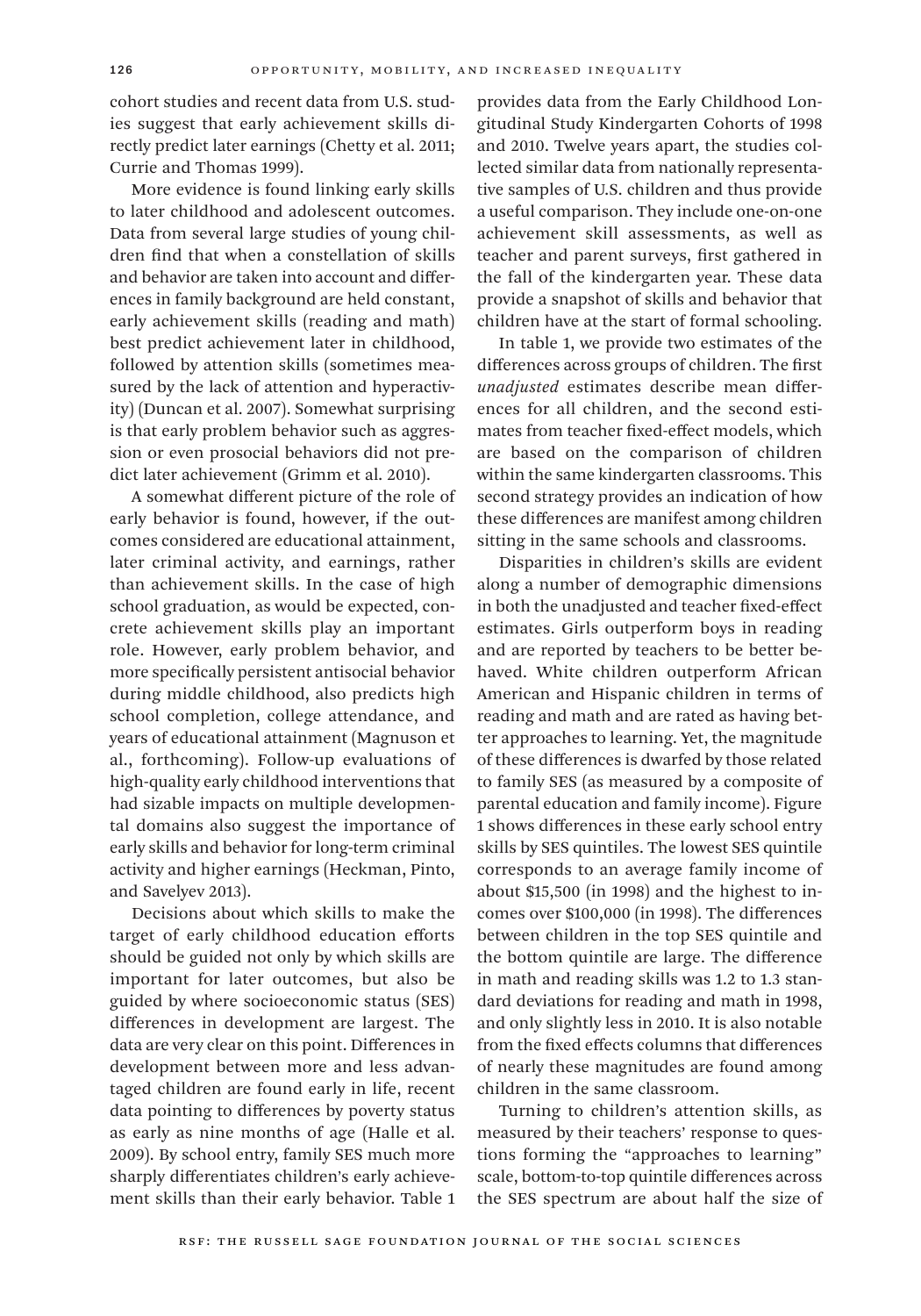|                                                                      |                                    | Reading                    |                                                  | Math                     |                                                 | Approaches to<br>Learning |                                           | Externalizing<br>Behavior |                             | Lack of Internalizing<br><b>Behavior</b> |
|----------------------------------------------------------------------|------------------------------------|----------------------------|--------------------------------------------------|--------------------------|-------------------------------------------------|---------------------------|-------------------------------------------|---------------------------|-----------------------------|------------------------------------------|
|                                                                      | Unadj.                             | Teacher FE                 | Unadj.                                           | Teacher FE               | Unadj.                                          | Teacher FE                | Unadj.                                    | Teacher FE                | Unadj.                      | Teacher FE                               |
| ECLSK-10                                                             |                                    |                            |                                                  |                          |                                                 |                           |                                           |                           |                             |                                          |
| Boys/girls                                                           |                                    |                            |                                                  |                          |                                                 |                           |                                           |                           |                             |                                          |
| Black/white                                                          | $0.387488$<br>$0.387488$<br>$0.62$ |                            | $0.574300$<br>$0.543000$<br>$0.54300$            |                          | 4 3 4 5 4 5 4 5 6<br>6 6 7 5 6 7 6<br>6 6 6 6 6 |                           |                                           |                           | $0.8018013$<br>$0.00000000$ |                                          |
| Hispanic/white                                                       |                                    |                            |                                                  |                          |                                                 |                           |                                           |                           |                             |                                          |
| SES: 1st quintile/5th quintile                                       |                                    |                            |                                                  |                          |                                                 |                           |                                           |                           |                             |                                          |
| SES: 1st quintile/3rd quintile                                       |                                    |                            |                                                  |                          |                                                 |                           |                                           |                           |                             |                                          |
| SES: 3rd quintile/5th quintile                                       |                                    | 0.49                       |                                                  |                          |                                                 |                           |                                           |                           |                             |                                          |
| ECLSK-98                                                             |                                    |                            |                                                  |                          |                                                 |                           |                                           |                           |                             |                                          |
| Boys/girls                                                           |                                    |                            |                                                  |                          |                                                 |                           |                                           |                           |                             |                                          |
| Black/white                                                          |                                    | $0.30$<br>$0.30$<br>$0.29$ |                                                  |                          |                                                 |                           |                                           |                           |                             |                                          |
| Hispanic/white                                                       |                                    |                            |                                                  |                          |                                                 |                           |                                           |                           |                             |                                          |
| SES: 1st quintile/5th quintile                                       | 113<br>113<br>0001000<br>000100    |                            | 0<br>0 0 0 7 3 7 8<br>0 0 0 1 0 0<br>0 0 0 1 0 0 | $0.408846$<br>$0.408846$ |                                                 | $0.304887$<br>$0.0000000$ | $0.31$ $0.26$ $0.26$ $0.12$ $0.24$ $0.12$ |                           | 8888238                     |                                          |
| SES: 1st quintile/3rd quintile                                       |                                    | 0.85<br>0.45<br>0.47       |                                                  |                          |                                                 |                           |                                           |                           |                             |                                          |
| SES: 3rd quintile/5th quintile                                       |                                    |                            |                                                  | 0.40                     |                                                 |                           |                                           |                           |                             |                                          |
| 医阿尔伯氏征 医阿尔伯氏征 医阿尔伯氏征 医阿尔伯氏征 医血管切除术<br>Source: Authors' calculations. |                                    |                            |                                                  |                          |                                                 |                           |                                           |                           |                             |                                          |

*Notes:* In this table, all positive numbers represent gaps in reference to the advantaged group indicated on the right-hand side of the first column. Unadj. refers to Notes: In this table, all positive numbers represent gaps in reference to the advantaged group indicated on the right-hand side of the first column. Unadj. refers to unadjusted comparisons across groups and Teacher FE provides estimates from teacher fixed effect models in which children are compared to other children in unadjusted comparisons across groups and Teacher FE provides estimates from teacher fixed effect models in which children are compared to other children in the same classroom. Negative numbers indicate that the left-hand group has better scores, on average. For both externalizing and internalizing behaviors, a positive gap indicates better behavior (less externalizing and internalizing) for the advantaged group. Approaches to Learning is the ECLS-K measure of attention and tive gap indicates better behavior (less externalizing and internalizing) for the advantaged group. Approaches to Learning is the ECLS-K measure of attention and the same classroom. Negative numbers indicate that the left-hand group has better scores, on average. For both externalizing and internalizing behaviors, a posischool engagement. Calculations done by Sharon Wolf, National Poverty Postdoctoral Fellow at UW-Madison, Institute for Research on Poverty. school engagement. Calculations done by Sharon Wolf, National Poverty Postdoctoral Fellow at UW–Madison, Institute for Research on Poverty.

Table 1. Gaps in Children's Academic and Behavior Skills in the Fall of Kindergarten **Table 1.** Gaps in Children's Academic and Behavior Skills in the Fall of Kindergarten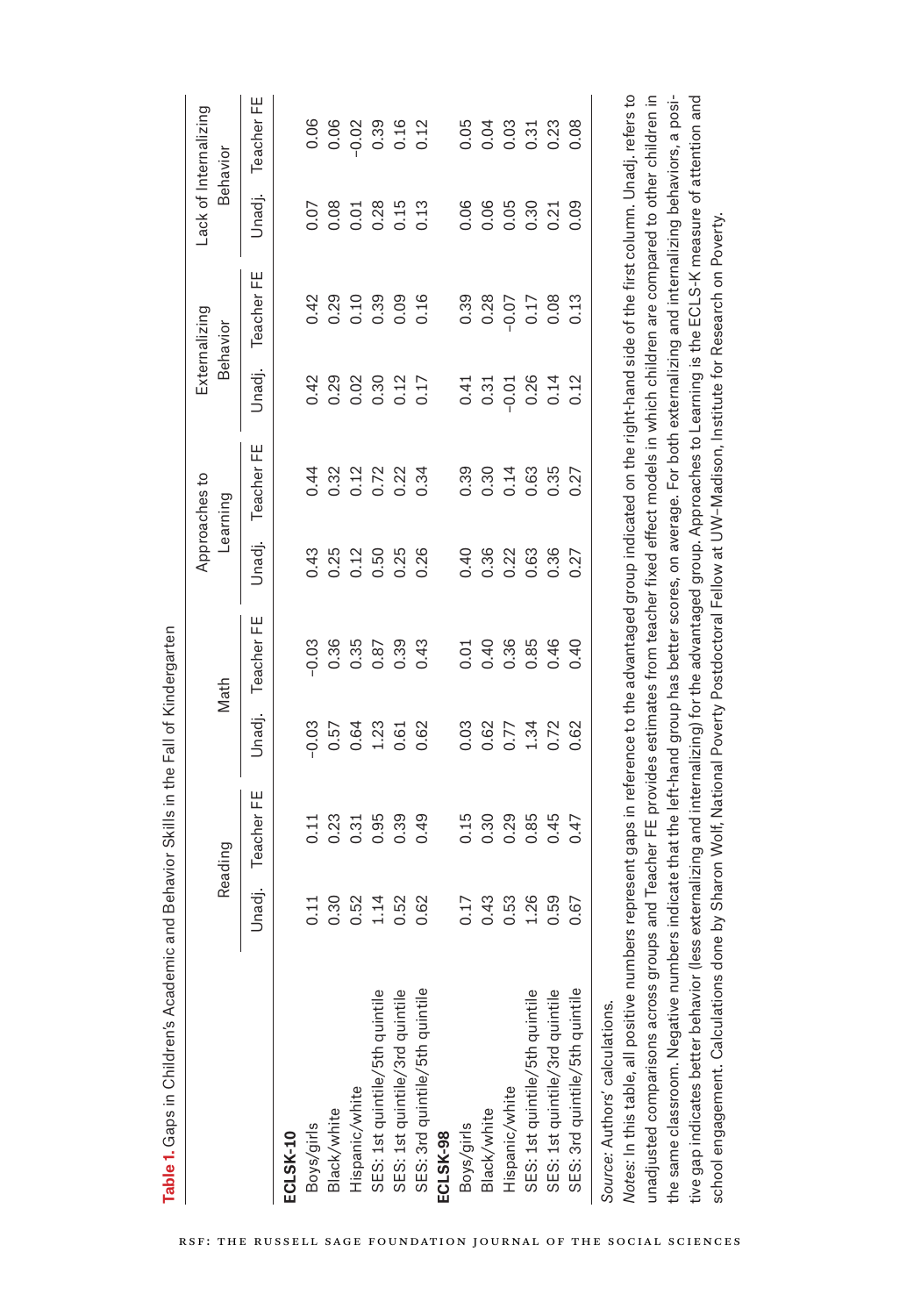

**Figure 1.** Differences in School Readiness by Family Socioeconomic Status

*Source:* Authors' calculations.

*Notes:* The graph shows standard deviation differences in skills and behavior for children in the lowest income quintile and the highest SES quintile based on estimates in table 1. ECLSK refers to the Early Childhood Longitudinal Study Kindergarten Cohort studies, which were fielded in 1998 and 2010. Approaches to Learning is the ECLS-K measure of attention and school engagement.

concrete achievement skills, though still sizable—about 0.60 standard deviations in 1998 and 0.50 standard deviations in 2010. For externalizing and internalizing behaviors, although SES differences are apparent, they are a quarter of the size of the SES-related reading and math skill gaps. All in all, SES-based differences in concrete achievement skills are by far the largest.

It might be hoped that schools would be able to ameliorate some of the skill and behavior differences across the SES spectrum. For the 1998 cohort, the ECLS-K study followed the same children over the course of elementary school and into middle school. For reading and math skills, the magnitude of the gaps in standardized scores are largely similar over time—the gaps in eighth grade are of a magnitude similar to those in kindergarten. For teacher reports of problem behaviors, despite no evident change over time for internalizing behaviors, the gap in externalizing behavior over the course of elementary school is increasing (Magnuson, Waldfogel, and Washbrook 2012).

Turning to other national data to explore

SES differences in adult outcomes, Duncan and Magnuson (2011) report that, compared with children in the top SES quintile, children in the lowest SES quintile subsequently have arrest rates 15 percentage points higher, high school completion rates 31 percentage points lower, and college attendance rates 40 percentage points lower. In sum, large SES-related differences in early skills and moderate differences in aspects of behavior forecast later disparities in schooling and criminal involvement that have important implications for youth's experiences in the labor market.

#### Current Preschool Investments

The large and enduring SES differences in early skills, as well as their consequences for later learning, have not gone unnoticed by educators and policymakers. Indeed these differences helped motivate the creation of Head Start, the expansion of state and local prekindergarten programs, and most recently President Obama's proposed expansion of enrollment in high-quality early learning programs. Despite advocates' and critics' focus on the findings from just a handful of programs, it is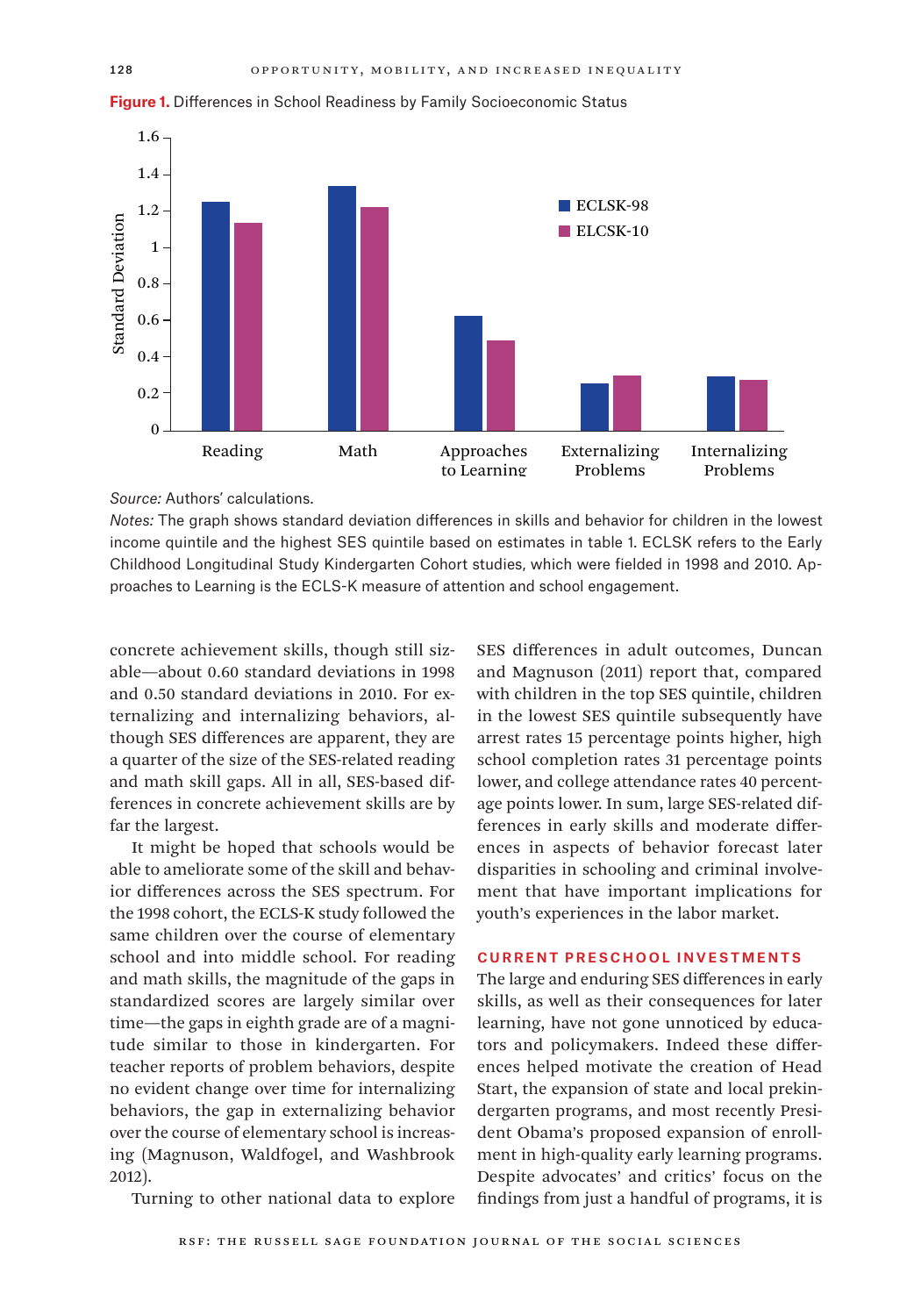important to understand that preschool comprises a very heterogeneous set of programs, many of which have been evaluated and studied over time.

The rubric of *preschool* includes three broad types of programs serving children two years prior to kindergarten (ages three to five): private preschool programs (which may be publicly paid for with child-care subsidies), Head Start, and prekindergarten programs supported by state and local education funds. About 75 percent of U.S. children attended a center-based preschool program the year before kindergarten and just over half attended a center-based program the year before that (at age three) (Federal Interagency Forum on Child and Family Statistics 2011).

Despite the similarities among preschool programs, some differ in important ways from others. The oldest, largest, and best known federally funded preschool program is Head Start. Conceived as part of the Johnson administration's War on Poverty, Head Start has served more than thirty-one million children since its inception in 1965 (Head Start 2013). Federal guidelines require that at least 90 percent of the families served in each Head Start program be poor (incomes below the federal poverty threshold), and that 10 percent of children served by Head Start have developmental disabilities.

Head Start's 2013 federal budget was just under \$7.6 billion, and funds were distributed to 1,591 local private and public nonprofit grantees serving just over nine hundred thousand children. Nearly half of Head Start programs provide full-week, full-time center care (Hamm 2006). Head Start programs are designed to enhance the development of economically disadvantaged children using a holistic approach, including the provision of educational services, parenting education, and providing families support to achieve parents' educational and employment goals. Head Start also provides services to identify health concerns and increase access to a full range of health care services including dental and mental health care (Puma et al. 2005). All Head Start centers are required to adopt a "wholechild" curriculum. A high priority is placed on parents' involvement in their children's education and the local administration of Head Start programs.

Public prekindergarten (pre-K) programs are a second form of publicly provided preschool and funded by states or local school districts. Funding and enrollment in state pre-K programs have increased dramatically over the past several years. As of 2012 to 2013, forty states (including the District of Columbia) had pre-K initiatives serving approximately 28 percent of four-year-olds and 4 percent of threeyear-olds (Barnett et al. 2013). Most pre-K programs are targeted to low-income children (thirty-one state programs have income eligibility requirements); however, a small but growing number of states either offer, or are currently considering funding, universal access for all four-year-olds and, in some cases, three-year-olds (Barnett et al. 2013). Pre-K initiatives are intended to complement, rather than supplant, existing sources of ECE funding such as Head Start.

State prekindergarten programs vary substantially in terms of funding levels, program design, and quality. A majority of pre-K programs are either part time or have locally determined hours. Some programs offer an extensive set of support services, such as transportation and health screenings and referrals, others very few of these kinds of services. Most states use a mixed service delivery system that provides pre-K programming in schools as well as community-based settings, by contracting with privately run preschools and federally funded Head Start programs. Approximately one-third of children receiving pre-K services in 2011 were served outside public schools (Barnett et al. 2013).

Despite expansions in Head Start and pre-K programs, a large proportion of children still attend a private preschool the year before they enter kindergarten. These programs are typically licensed or regulated by states as childcare providers, and include both for-profit and not-for-profit entities. Steven Barnett and Milagros Nores's (2012) analysis of the National Higher Education Survey data finds, as would be expected, that participation in private preschool is most common among higher-income families, who are less likely to qualify for public programs.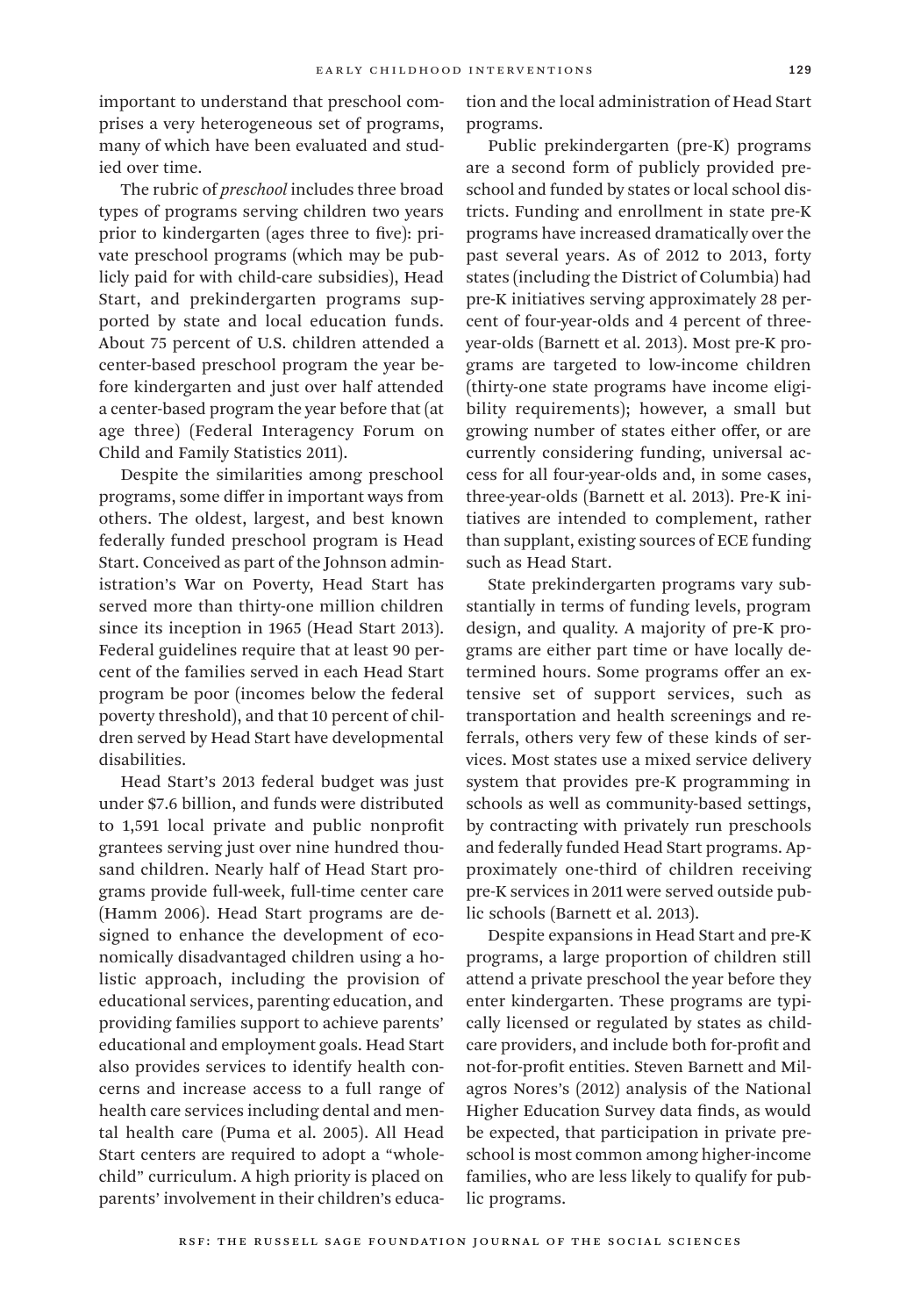### Meta-Analysis of Short-Term Preschool Program Effects

# What do we know about how children's preschool attendance affects their school readiness?

Despite the hundreds of evaluation studies of early childhood education programs that have been published over the past fifty years, only a handful of programs have been prominently discussed in policy circles by advocates and critics: Perry Preschool, the Abecedarian program, Head Start, and more recently some state and local prekindergarten programs. These programs provide a selective view of the impact of early education programs. Given the range of diverse programs that children experience, attention to the broader set of impacts and averages across programs seem most relevant and important. In a collaborative research project, we have focused on evaluations of preschool programs conducted over the course of the last half-century that used strong experimental or quasi-experimental methods and provided impact estimates for cognitive or achievement-related outcomes.1

Figure 2 shows the distribution of eightyfour program-average treatment effect sizes for cognitive and achievement outcomes, measured at the end of each program's treatment period, by the calendar year in which the program began. Reflecting their approximate contributions to weighted results, bubble sizes are proportional to the inverse of the squared standard error of the estimated program impact. The figure differentiates between evaluations of Head Start and other ECE programs and also includes a weighted regression line of effect size by calendar year.

Taken as a whole, the simple average effect size for early childhood education on cognitive and achievement scores was 0.28 standard deviations at the end of the program treatment periods, an amount equal to nearly half of race differences in the kindergarten achievement gap found in the Early Childhood Longitudinal

Program, Kindergarten (ECLSK) data, but less than a quarter of the top-to-bottom quintile SES-related gaps (see table 1). However, as can be seen from figure 2, average effect sizes vary substantially and studies with the largest effect sizes tended to have the fewest subjects. When weighted by the inverse of the squared standard errors of the estimates, the average drops to 0.23 standard deviations (Leak et al. 2014).

## Studies of Preschool's Long-Term Effects

What do we know about the long-term effects of these programs? A key motivation for investing in early childhood education programs is that they will generate important long-term benefits. Indeed, any discussion of preschool's potential to equalize opportunity and mitigate economic inequality hinges on these programs' long-term effects on low-income children's later education, employment, and earnings. The evidence is fairly clear on two issues. First is that short-term impacts on achievement skills dissipate over time. Estimates from our meta-analysis suggest that for each year after program impact on average the effects decline by 0.02 standard deviations (Leak et al. 2014). That suggests that if the average program impact at the end of the program was 0.23 standard deviations, the treatment effect would be entirely gone ten years after the program ended. However, we also find support for the conclusion that impacts decline more quickly in the years right after program completion than in later years. Our results align with those of other researchers who have sought to answer similar questions (Aos et al. 2004).

Despite the frequent convergence between preschool attendees and comparison-group children's IQ scores or achievement skills, studies that have followed early education participants beyond adolescence typically find a range of substantial program impacts on measures of young adult and adult human capital,

**1.** Programs selected for our analysis had both treatment and control comparison groups, included at least ten participants in each condition, incurred less than 50 percent attrition, and measured children's outcomes close to end of their programs. Studies had to have used random assignment or a rigorous quasi-experimental design that established baseline equivalence of groups.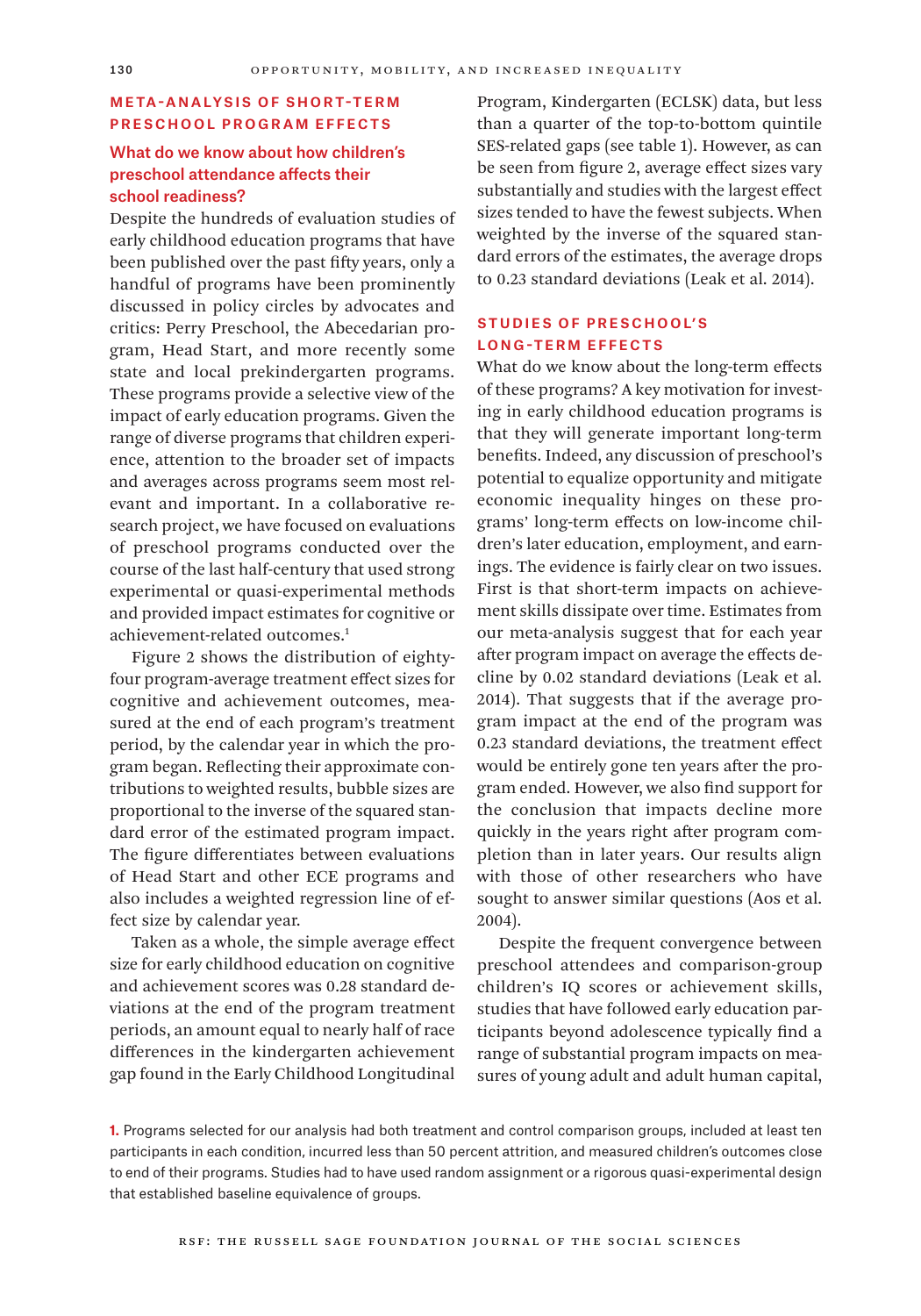



*Source:* Authors' compilation.

including increases in educational attainment, reductions in criminal activity, and greater earnings (Currie and Almond 2011). Studying the long-term effects of large, public programs, primarily Head Start, has required different methods than have been used for model demonstration programs, because of the dearth of experimental studies with long-term followups (Garces, Thomas, and Currie 2002; Johnson and Jackson 2015; Ludwig and Miller 2007). Head Start is the most examined public program because of its large size and scope. Longterm studies of Head Start have used a variety of econometric methods to construct appropriate comparison groups for preschool attendees, with particular concern that the same level of disadvantage is found among preschool attendees and non-attendees. For example, Eliana Garces and her colleagues' (2002) find in their sibling fixed-effect study using data from of the Panel Study of Income Dynamics that among white children, attending Head Start was linked with additional 22 percentage points higher rates of high school graduation and 19 percentage points higher rates of college attendance. Among African American children, attending Head Start was linked with

lower likelihoods of being charged or convicted of a crime (12 percentage points lower). Similarly, David Deming (2009) finds that Head Start is associated with a 0.23 standard deviation increase in this adult outcome index (a mix of education, employment and parental outcomes). Although the pattern of results from the long-term studies is consistent in term of positive effects on human capital, that these studies lack measures other than early achievement test scores means that the processes that produce these long-term effects are essentially a "black box."

An evaluation study of the Chicago Child Parent Centers (CPC) provides the only longitudinal evaluation of a large, public program other than Head Start (Reynolds and Temple 1998). It follows a cohort of children who attended the Chicago Public School prekindergarten program and a matched comparison group. Age twenty-eight results showed positive impacts on participants' educational attainment and income, and negative impacts on their criminal involvement, substance and drug abuse. Arthur Reynolds, Judy Temple, and Suh-Ruu Ou's (2010) efforts to understand the early foundation of the program's later ef-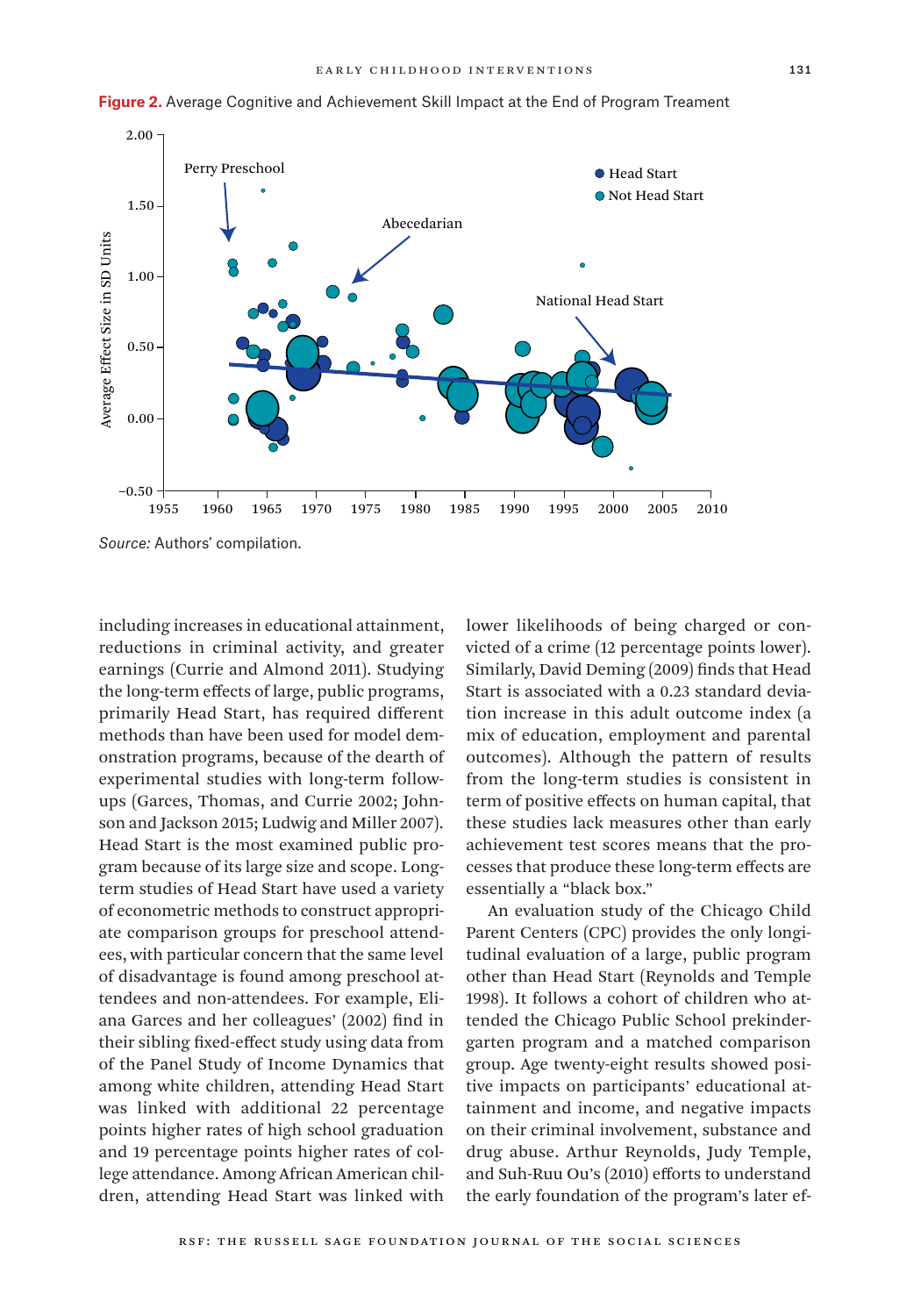fects on occupational prestige and reduced crime and depressive symptoms produced a complex mediation model. Their work points to substantial roles of children's cognitive skills, school support, and family support. In contrast, program impacts on social adjustment and motivation made far smaller contributions to these adult outcomes.

Studies of small, exemplary demonstration programs also yield a pattern of significant long-term improvement in a variety of human capital production dimensions. In addition, these studies typically have a richer range of measures at program completion, offering the opportunity to better understand how early education programs generate these long-term effects. Yet, what emerges from these studies is puzzling. James Heckman and his colleagues (2010) argue that the Perry Preschool program had its most important effects not on children's academic skills, but on their character. Indeed, reductions in criminal activity in adulthood for male participants were the largest contribution to the program's positive long-term effects, and appear to have been most closely linked to changes in children's earlier behavior. The importance of behavior may constitute a significant part of the economic case for Perry Preschool, but it does not appear to generalize more broadly to other preschool studies.

Abecedarian—an intensive, high-quality early education program that began in the first year of life and lasted through school entry demonstrated positive effects on adult human capital outcomes, but both the range of outcomes affected and the possible explanatory pathways appear to differ in important ways from those found among Perry Preschool attendees. For example, by age twenty-eight, children who attended the Abecedarian program were more likely to be college graduates than the control group and to have substantially higher earnings, though these did not rise to the level of statistical significance (Campbell et al. 2012). However, there was no apparent treatment difference in measures of criminal conviction, which may have been foreshadowed by early study findings that indicated no reductions in problem behavior for program participants (Clarke and Campbell 1998).

Taken together, these studies support the argument that the implementation of these programs several decades ago may have important effects on later human capital accumulation. Studies suggest that a variety of programs, with differing designs and emphasis, have important long-term effects. Beyond that general conclusion, the specific mechanisms behind these impacts remain unclear, and likely differ depending on the program and outcome being considered. Yet, that studies show that the possible positive human capitalgenerating outcomes are multiple and diverse, as are the pathways by which preschool may produce these outcomes, should be reassuring to policymakers. Efforts to increase children's participation in a range of programs of reasonably high quality are likely to yield long-term effects, even if the specific pathways are diverse or not fully understood, and even if programs' boosts to achievement do not persist. However, if policy goals are broader than increasing access to quality programs—for example, increasing the magnitude of long-term effects then it would seem that more information about the potential pathways and mechanisms by which early skills and behaviors turn into longer-term outcomes is needed. Specifically, we need to know which skills and program design features to improve in order to yield larger long-term effects, and efforts that would boost early academic skills might differ from those that might more directly target socioemotional skills, behavior, or self-regulation.

## Costs of Expanding Preschool Access

Recent trends have suggested that through the late 1990s rates of preschool attendance were climbing among all SES groups, although rates of attendance continue to lag for lower-income children. In figure 3, we present enrollment trends for three- and four-year-olds from 1968 to 2010 using nationally representative data from the October Current Population Survey and dividing families into five groups based on income quintiles. Enrollment in preschool has grown for three- and four-year-olds from all income groups over time, but rates are consistently higher for the top two income groups than for the middle and lower two (figure 3).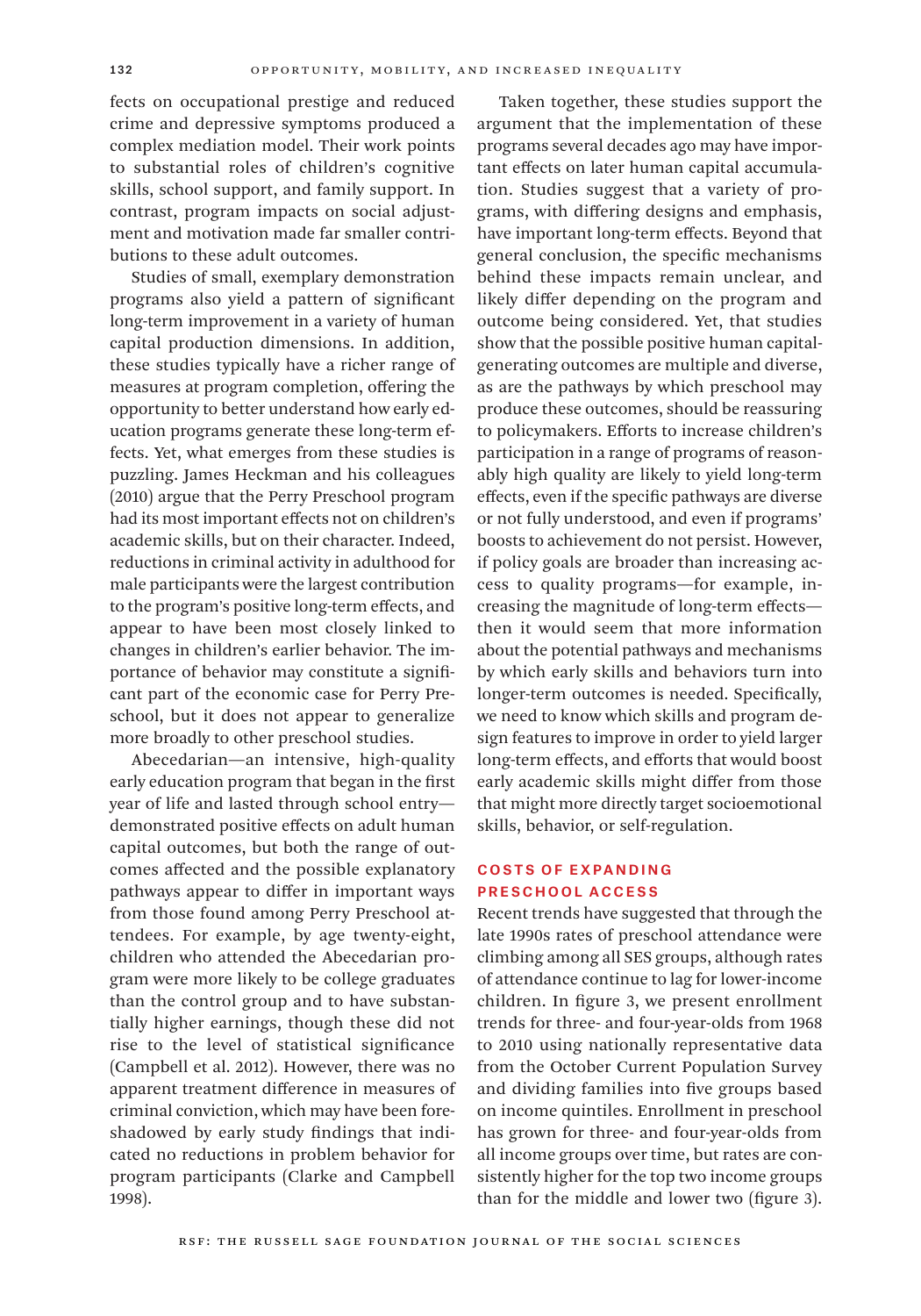



*Source:* Authors' calculations.

*Notes:* Data are taken from the October CPS, and represent three-year moving averages. The break in 1994 is due to a change in the wording of the question. Quintile 1 refers to lowest and quintile 5 to the highest income families.

Looking more closely at the year before children enter school, recent estimates indicate that about 75 percent of children have attended a preschool-like program. As would be expected, ECE participation is higher among the top income quintiles, nearly 90 percent, and lower among the three bottom quintiles, 64 percent to 69 percent (Barnett and Nores 2012).

Public investments have clearly played a role in boosting enrollment among low-income children. The cost of early education programs is typically expensive, with the median state average cost of full-time private preschool (center-based care) at about \$8,000 per year (ChildCare Aware 2011). Without public investments to offset the price, the expense of private preschools is often prohibitive for many low-income and even middle-income families. Although expansions have no doubt been important to boosting preschool enrollments for low-income children, they have not been generous enough for all low-income children to benefit (Magnuson, Meyers, and Waldfogel 2007).

Other demographic groups have comparatively low levels of preschool enrollment—Hispanic children and children of immigrants. No doubt part of the lower rates of enrollment can be attributed to these groups' lower incomes, but African American children, in contrast, are if anything more likely than comparable white children to be enrolled in school- or centerbased care (Magnuson, Lahaie, and Waldfogel 2006; Magnuson and Waldfogel 2005). Indeed, both language barriers and cultural factors are also likely influences that play a role in the lower levels of enrollment among Hispanic children and children of immigrants (Takanishi 2004). Rural communities with their transportation impediments are a final, and often overlooked dimension of under-enrollment. Indeed, less than half of four-year-olds in rural communities attend preschool, compared with nearly 80 percent of their urban or suburban peers (Nores and Barnett 2014).

Could we reach near universal enrollment in prekindergarten or preschool programs? The answer is almost certainly yes. In a relatively short period of time, kindergarten was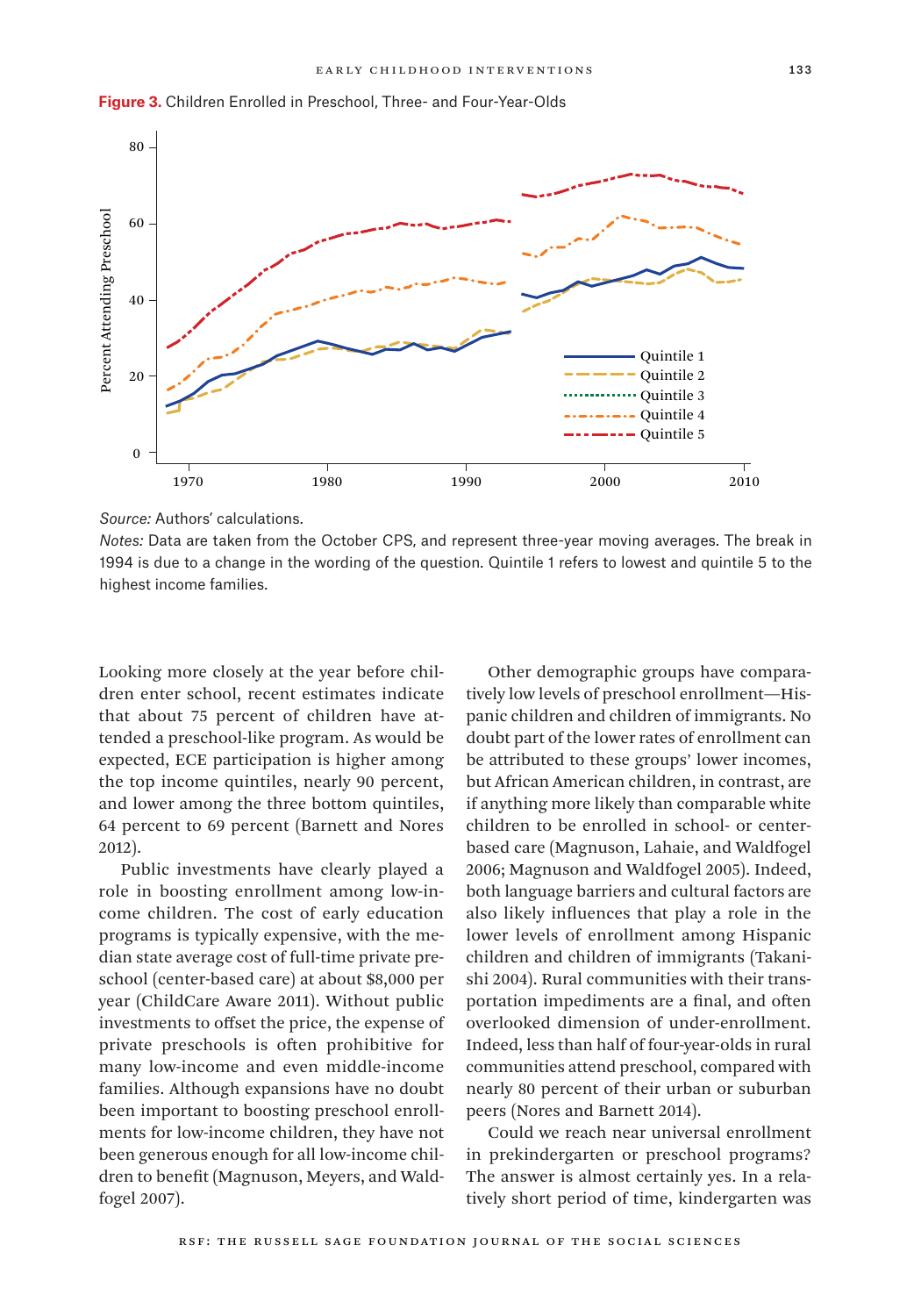introduced and became universal. Other countries, most notably France, have near universal attendance in public programs, even among immigrant minorities. What would it cost to do this in the United States? There are roughly four million four-year-olds, three-quarters of whom attend some form of preschool already. The cost of providing public education per child could range from \$5,000 for half-day programs to about \$10,000 for full-day programs.2 Currently four-year olds are evenly divided between part- and full-day programs (Barnett and Nores 2012), and providing this mix of hours seems important to serving the needs and desires of parents. If we assume that those who are not currently attending would have the same distribution across full- and part-time programs, this yields an average cost of \$7,500 per newly attending child. With these assumptions, the added cost for reaching 100 percent enrollment would be \$7.5 billion (\$7,500 for one million four-year-olds).

But, of course, we cannot devise a policy that would pay only for those children whose parents did not otherwise enroll in them. When public programs are available, some children whose parents are currently paying for care will shift to a publicly provided program (Cascio and Schanzenbach 2013). If the public program paid costs for all four-yearolds, the price tag would be \$30 billion (\$7,500 for four million four-year-olds). More than \$5.12 billion is already being spent on state prekindergarten and \$8.5 billion on Head Start, therefore the marginal new public investment would amount to \$16.35 billion for a mix of fulland part-day program slots. We expect that once the cost of child-care subsidies was taken into account, this price would fall by possibly \$1 billion. It is also certain that, as is the case for public education, some proportion of families would prefer to pay for a private preschool than participate in public programs. If a similar proportion chose private preschools as choose private K–12 schools (10 percent), that would suggest a total price tag of \$27 billion

and a marginal public investment of \$13.35 billion.

A key question, however, is whether the public investment should be attempting to offset the costs for all families, or only those in lowerincome families. With limited public resources, there are compelling reasons to focus on providing access for low-income families, rather than offsetting costs for more affluent families. Low-income families are less able to purchase ECE on their own and ECE impacts may be larger for children reared in low-income families than for those from higher-income families (Duncan and Sojourner 2013; Gormley, Phillips, and Gayer 2008). For these reasons, it is worth considering residence in low-income communities or low family income (or a combination of similar characteristics) as the basis for categorical eligibility. In particular, the bottom three income quintiles (60 percent) all share similarly low rates of enrollment, compared with the upper two income quintiles (figure 3). Combined, roughly 52 percent of these income groups are either not enrolled or enrolled in private programs (Barnett and Nores 2012). Thus, the cost for publicly providing for all these children who are currently not enrolled in publicly funded programs would require new public investments on the order of \$9.36 billion (\$7,500 per child for 1.248 million children). This amounts to a little more than currently being spent on Head Start, and a little less than twice what is being spent on state pre-K programs.

Quantifying the costs of expanding preschool access is important not only in terms of approximating how much more public money would be needed to increase enrollments, but also because it is a necessary step in considering whether such efforts would generate more social benefits than costs. Costbenefit perspective offers an accounting of whether spending for a program yields societal benefits. Although one might endorse a policy or program that redistributes educational or economic opportunity because it produces

**2.** These price points are meant to reflect the real costs of providing high-quality programs. But \$10,000 is less than the average per pupil cost for K–12 schooling and Perry Preschool. It is a midpoint between the costs of the recently studied Tulsa Pre-K program (\$4,403 for part-day and \$8,803 for full-day) and the Boston preschool program (\$12,000 for full-day).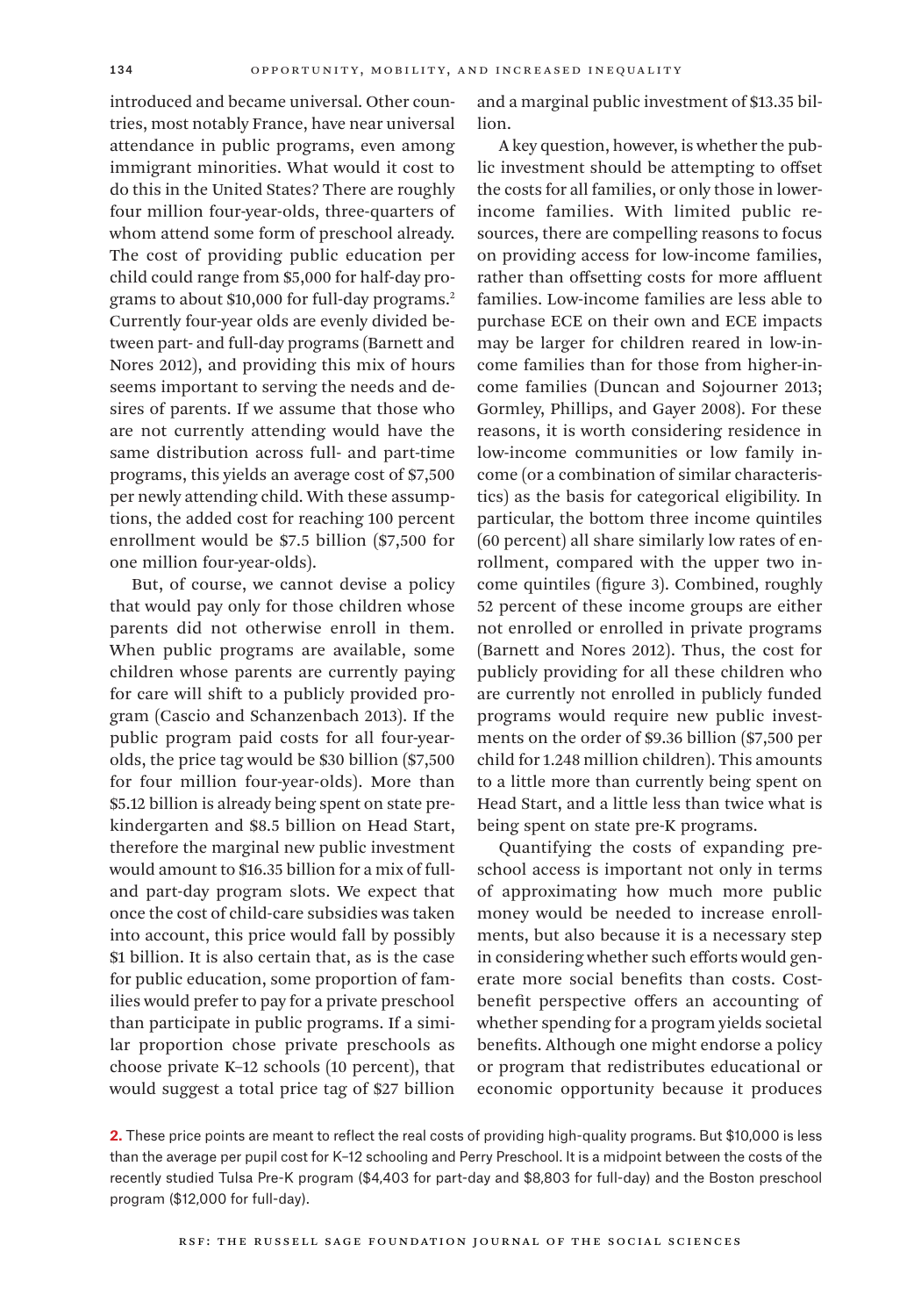outcomes that generate the desired benefit, regardless of cost. Given the many ways in which such outcomes could be achieved as well as the tight budgets and strong arguments for fiscal austerity, cost-benefit comparisons provide one way to consider and compare the economic efficiency of programs and policies.

# WHAT ARE THE LIKELY BENEFITS of Increasing Preschool Enrollment?

Documenting the economic benefits of preschool participation is an important part of a cost-benefit comparison. These efforts are obviously most complete and useful when children are followed by researchers well into their adulthood and many types of outcome data are collected. By and large, studies of this type are based on expensive program models in operation decades ago. We adopt an alternative approach in which we ask what magnitude of test score impacts, expressed in standard deviation units, would a pre-K program expansion need to generate long-term benefits that exceed program costs. We believe that this approach is instructive because the field knows more about the magnitude of impacts generated by the existing variety of program models than it does about specific benefits accrued much later in life for the vast majority of these models. Our effort is thus an exercise that seeks to roughly consider whether a public investment in preschool might also be economically productive. Of course, for any specific program model, a more careful and detailed full accounting of costs and benefits would yield a more precise estimate of the benefits, costs and the implied internal rate of return (the discount rate applied to future benefits that would yield a \$0 present value cost).

Research efforts to quantify the benefits of early childhood education are accumulating. We adopt methods used by Timothy Bartik, William Gormley, and Shirley Adelstein (2012) to project benefits for the Tulsa pre-K program.

A first needed piece of information is the association between end-of-kindergarten test scores and adult earnings. We use estimates from Raj Chetty and his colleagues' (2011) analysis of the Tennessee Star experiment, which finds that at the end of kindergarten a 1 percentile increase in test scores is associated with approximately 0.5 percent increase in adult earnings. Bartik and his colleagues (2012) compare predicted earnings impacts based on Chetty and his colleagues' (2011) estimates to measured earnings impacts for available longterm follow-up studies, and find that prediction model seems to do reasonably well thus indicating that this approach seems to provide a good approximation for the effects of test scores at the end of a preschool program.<sup>3</sup>

Second, we need to know likely earnings of future cohorts. In prior work, we have used the 2013 March Current Population Survey data to estimate the present value of lifetime earnings for adult high school graduates and adults with some college (ages twenty to sixty-five, including zero earnings for nonworkers, we think a reasonable group for this exercise) (Magnuson, Brooks-Gunn, and Waldfogel 2014). Predicting lifetime earnings requires numerous assumptions. Here, we offer a low and high estimate of lifetime earnings. For the low estimate, we assume no wage growth over time, and 3 percent discount to age five; the resulting present value of lifetime earnings for workers with a high school degree or some college is about \$382,392.

Now suppose we assume an expenditure of \$7,500 per child to fund a fifty-fifty mix of partday and full-day program expansion. How much of a program impact, expressed as a fraction of a kindergarten test score standard deviation, would the ECE program expansion need to generate more benefits than costs? At \$7,500 per child, the preschool investment would represent 2 percent of lifetime earnings, suggesting that the program would need to result in an on average 4 percentile point in-

**3.** For example, based on the prediction model earnings would increase by about 16 percent, 10 percent, and 8 percent for Perry Preschool, Abecedarian, and the CPC, respectively. The actual earnings effects in these programs were 19 percent, 14 percent, and 7 percent. However, it is unclear whether these associations would hold when moving from a small-scale intervention to a large-scale intervention, in which the entire distribution shifted upward.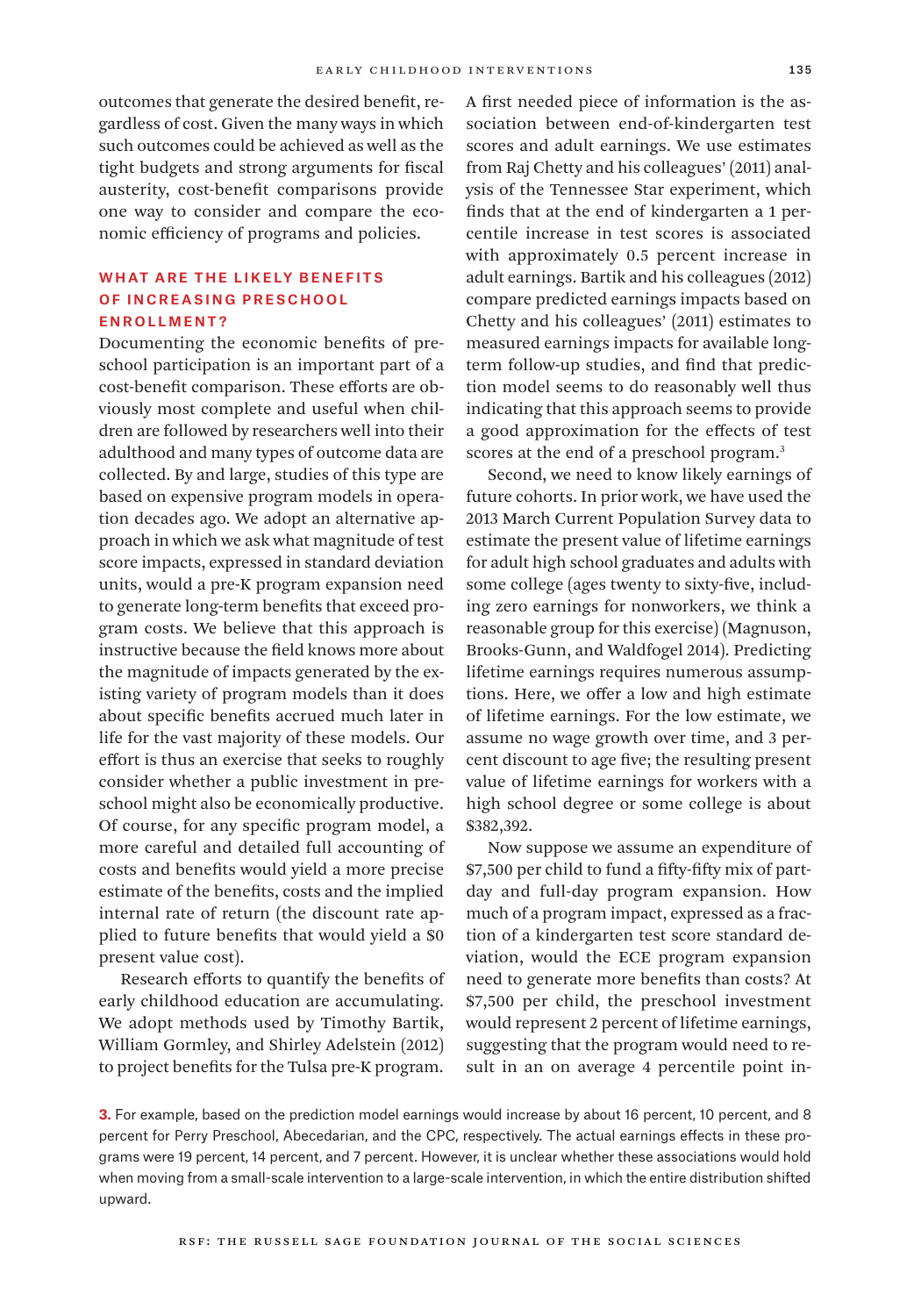crease in test scores (given the 0.5 percent association between test score percentile and earnings). Translating from test score percentiles to effect sizes suggests that this would be an effect size of 0.095 standard deviations for someone who was at the 50th percentile, but closer to 0.15 standard deviation effect size for those scoring at just the 25th (or 75th) test score percentile.

For the high estimate of lifetime earnings, we assume that earnings make up 80 percent of total compensation (the remainder consisting of fringe benefits such as health insurance and retirement contributions), wages grow by 1 percent wage per year, but that the discount rate to age five is still 3 percent. This results in a much larger estimate of lifetime earnings—\$681,544. Under these assumptions, \$7,500 amounts to just 1.1 percent of earnings. Based on the Chetty (Chetty et al. 2011) estimates, this suggests that impacts of just 2.5 percentile points are needed to equalize costs and these earnings benefits. This translates into an effect size of 0.035 standard deviations at the 50th percentile and of a 0.07 standard deviation effect size for 25th (or 75th) percentile test scores. These projections should be interpreted as rough approximations, and with the appropriate warning that any projection into the future involves significant uncertainty. Yet, most effect sizes shown in figure 2 are comfortably above those levels.

Taken together, these admittedly rough benefit estimates seem to suggest that even if expansions to preschool programs yield relatively small effect sizes in improvements in academic skills, the spending and expected returns are likely in the very least to break even, and to bring increased income and economic opportunity. As has been found in long-term evaluations and in recent projections, a program that yields substantial impacts on academic skills will have earnings benefits that well exceed the program costs (Heckman et al. 2010).

Even if program impacts on later earnings were the only benefit to be considered, the exercise indicates that increasing enrollments in preschool programs is likely to be a wise investment. Earnings represent only a proportion of total ECE benefits. In the benefit-cost evaluations of model preschool programs earnings have amounted to from one-third to one-half of estimated program benefits in prior costbenefit studies. Reductions in spending for special education, grade repetition, child protection services, public welfare benefits, and crime are important documented benefits, with large payoffs (Barnett and Masse 2007; Heckman et al. 2010; Temple and Reynolds 2007). Yet, each study has identified in a slightly different set of non-earnings benefits. In Perry Preschool, a large category was reductions in crime. For CPC, both reductions in crime and reductions in participation in the child welfare system were important. For Abecedarian, benefits were counted from increased maternal employment early in life and later improvements in the children's adult health. All of this suggests that estimating the specifics of likely benefits is hard to do without long-term data, and requires a careful understanding of the populations that will be served by expanded funding and the specifics of the programs being funded. Nonetheless, if prior studies are a useful guide, then other benefits are likely to amount to an important return on the investment.

If the focus of policy attention is on improving inequality in economic fortunes, then it is important that our calculations of increased earnings do not differentiate between the magnitudes of earnings gains for children from differing economic backgrounds. The extent to which both short- and long-term program impacts differ by family background along a number of relevant demographic characteristics is not fully understood. Some evidence suggests that effect sizes might be slightly larger for children from more disadvantaged backgrounds, but the differences are often relatively small and not always significantly different (Burchinal et al. 2015). Thus, although preschool may increase later economic productivity, it is likely to do so for all participating children. It is therefore likely to result in a modest reduction in the inequality of economic opportunity between disadvantaged and affluent children, the magnitude of the reduction contingent on the extent to which policies close the gap in preschool enrollment rates between low-income and higher-income children.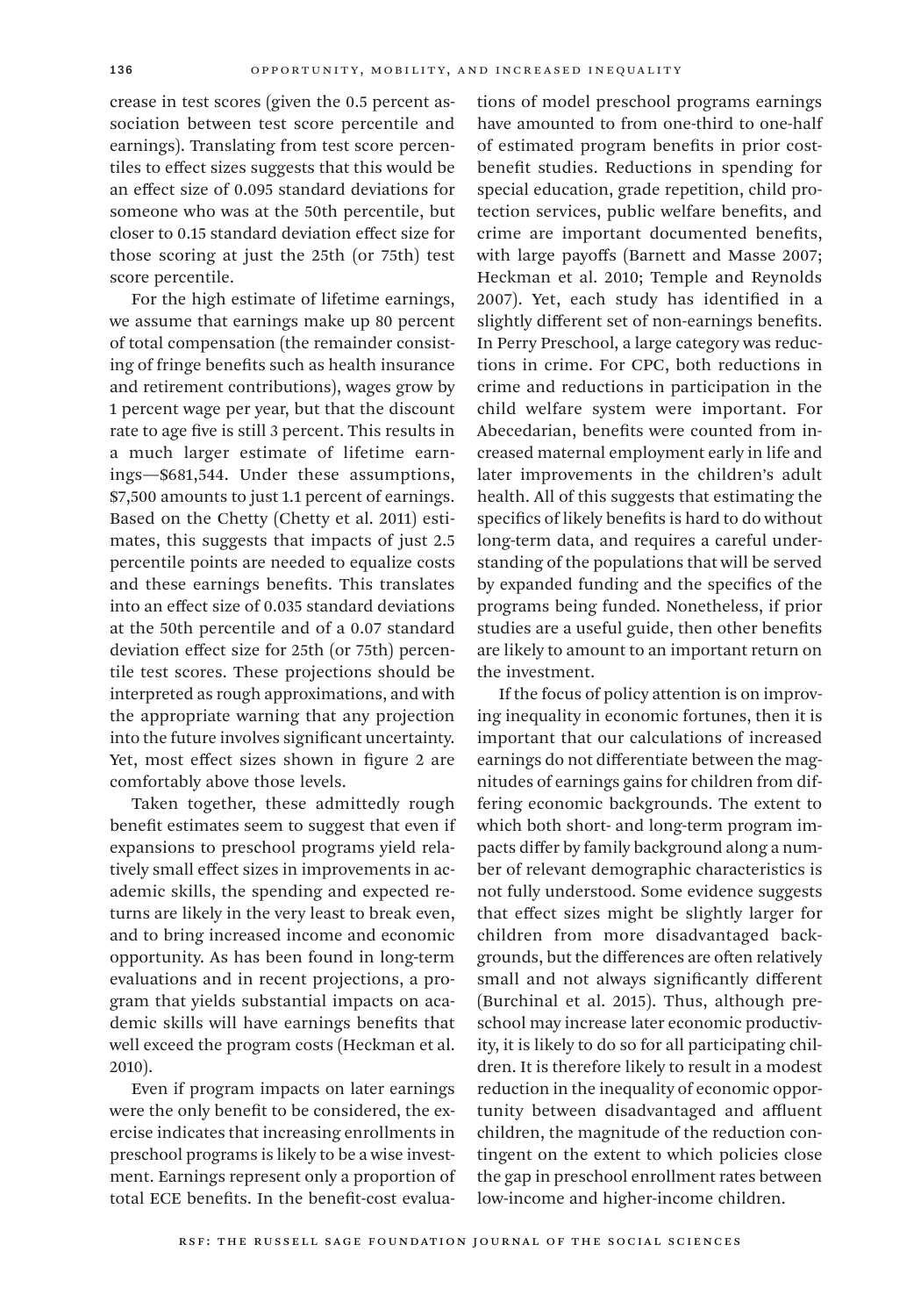# WHAT OTHER TYPES OF INVESTMENTS Should Be Considered?

Low-income children's preschool enrollment in the year prior to kindergarten is only one margin for improving young children's development and building human capital. Several other types of investments need greater development, evaluation, and policy attention. First, improving the effectiveness of preschool instruction may be an important way to improve children's skills. Increasingly, evidence suggests that one of the most important opportunities to increase children's learning is by selecting good curricula and supporting teachers as they implement it. Curricula and related professional development that are intensive, focused, developmentally appropriate, and sequential can have especially positive impacts on early childhood instruction and on children's learning (Burchinal et al. 2015).

A comparative evaluation of preschool curricula was conducted by the Preschool Curriculum Evaluation Research initiative. The impact of fourteen curricula implemented in early childhood classrooms serving primarily low-income children was assessed using experimental methods (PCERC 2008). Unfortunately, inference from the individual studies was weakened by their cluster design and small sample sizes, which generated low statistical power for analyzing impacts. During the pre-K year, eight of the fourteen curricula had a positive impact on teacher instruction, but only two had statistically significantly positive effects on child outcomes (effect sizes of 0.32 to 0.96 standard deviations). A recent reanalysis of these data by Duncan and his colleagues (2014), which pools across curricula based on their content in order to better detect significant small to moderate effects, concludes that content-specific curricula focused on literacy and math are better able to promote academic skills, compared with more general wholechild curricula.

The Building Blocks math program illustrates a recently developed content-specific curriculum. Developed by Julie Sarama and Douglas Clements (2004), the curriculum includes large- and small-group instruction focused on teaching math skills in a focused and sequential manner, and hands-on and computer activities that promote children's active involvement in solving problems and explaining their solutions. An experimental evaluation found that the curriculum resulted in large improvements in children's math knowledge when compared with a different math curriculum (effect size of 0.47 standard deviations) and a business-as-usual control group (effect size of 1.07 standard deviations) (Clements and Sarama 2008).

An example of a public preschool program that has taken seriously the need to identify exemplary curricula and implement them well is the Boston Pre-Kindergarten Program. The program developed their curriculum by integrating proven literacy, math, and social skills interventions. The academic component combined two curricula, Building Blocks for math instruction and Opening the World of Learning for language and literacy. Extensive teacher training and coaching was provided. The rigorous evaluation indicated large impacts on vocabulary, math, and reading (effect sizes of 0.45 to 0.62) and somewhat smaller impacts on executive functions (effect sizes of 0.21 to 0.28) (Duncan and Murnane 2013; Weiland and Yoshikawa 2013).

While evidence is accumulating, much more research related to preschool curriculum development, implementation, and evaluation is needed. This work is critical, but not easy for several reasons. First, the costs associated with successful implementation are not negligible, often requiring substantial investments in materials and teacher training time. Second, there are often nonpecuniary obstacles to overcome. In general, the early childhood education workforce often works long hours for low salaries, which often results in workers with low levels of education and high rates of job turnover. Sometimes, these circumstances can make implementation challenging, especially in community-based settings. Finally, the associated research costs are often quite high because multisite experimental evaluations that include individual child assessments are expensive.

All the discussion of preschool leaves out infants and toddlers. These earliest years of life are also an important period of development and warrant greater policy and programmatic attention. The developmentally appropriate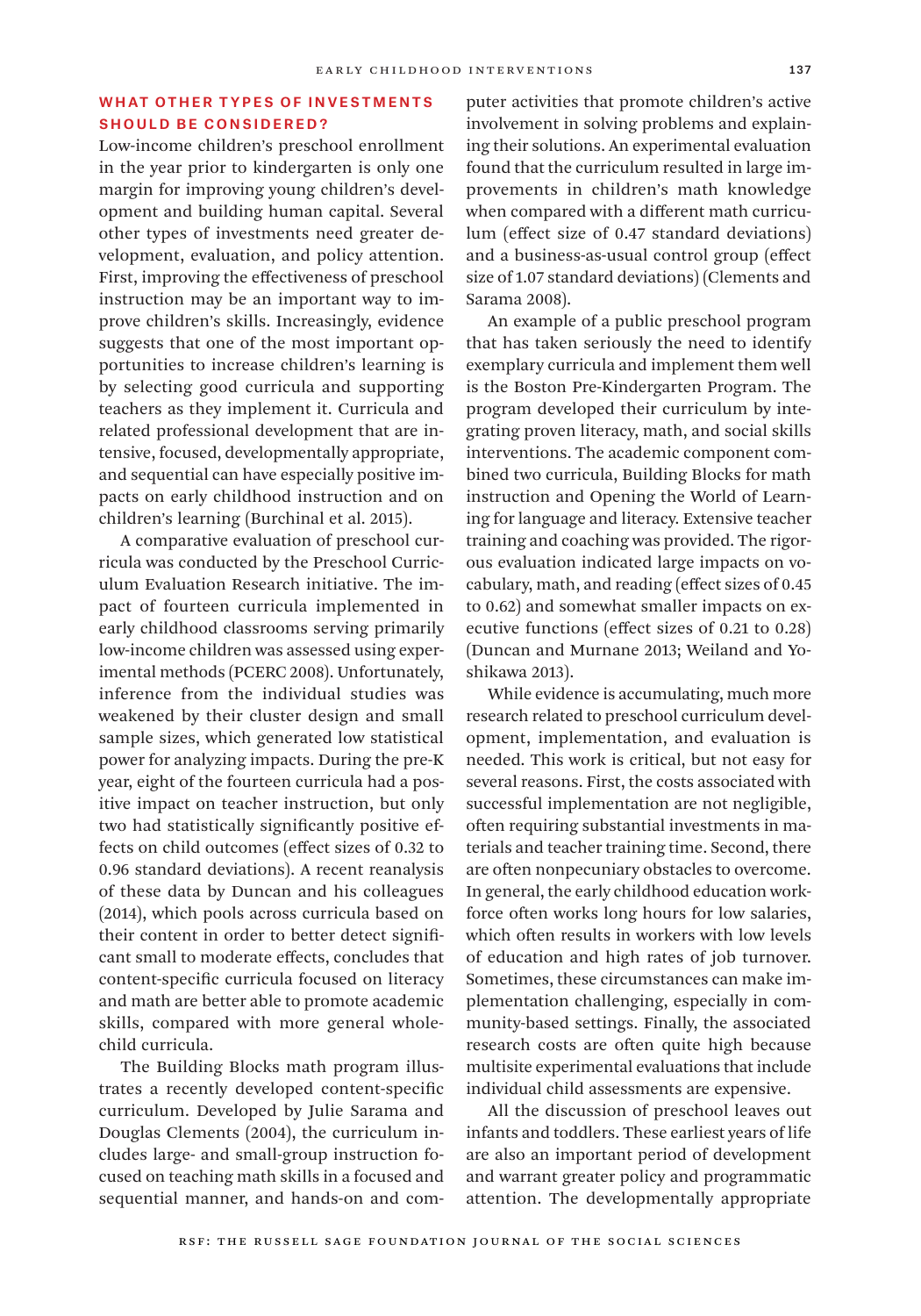model early learning programs for preschoolers cannot be simply extended downward for younger children at the same cost for the same effect. Some model home visiting programs and parenting programs for mothers of infants have also demonstrated the potential to have important impacts on children's trajectories, with potential implications for human capital accumulation (Olds, Sadler, and Kitzman 2007). Yet, at this time what is needed most are continued efforts to innovate and evaluate the feasibility and effectiveness of theoretically informed interventions for very young children.

#### **CONCLUSIONS**

Development during early childhood is an important foundation for human capital development, and has substantial long-term links to economic earnings and opportunity later in life. The accumulated evidence suggests multiple aspects of early skills—achievement, behavior, and mental health—if improved early in life can improve children's life chances. Moreover, evidence is accumulating that attending good quality preschools for a year or two results in long-lasting improvements in educational attainment and earnings, even when short-term improvements in concrete achievement skills fade during the elementary school years. The process by which these changes occur, however, seem to vary depending on the populations being served and the emphasis of the programs. Taken together, this argues for the importance of early childhood investments as a way to increase economic opportunity.

Currently, about 25 percent of children do not attend preschool before they enter kindergarten. Because low-income children are least likely to be enrolled compared with higher-income children, and because income gaps in early development forecast lower levels of human capital accumulation, improving attendance should be a first priority for policy. Efforts to expand enrollment will also need to consider other potential barriers such as language and program location. We estimate the costs of providing publicly funded preschool, a mix of part- and full-day programs, for all children in the bottom three income quintiles. We estimate that this would cost an additional \$9.6 billion.

Our consideration of the potential benefits finds that programs that have relatively small effects on children's achievement are projected to "break even" (our low estimate of income, which is more conservative, would require a 0.09 to 0.15 standard deviation impact on achievement to do so). Prior studies of preschool programs that produce larger end of program effects on achievement have been shown to yield larger returns on investments than we project. Although all efforts to forecast years in the future involve uncertainty, we read the evidence to point toward the importance of increased investments in public preschool programs. Other targets for investment include improving learning through research-based preschool curricula and programs for infants and toddlers.

#### References

- Aizer, Anna, and Flavio Cunha. 2012. "The Production of Human Capital: Endowments, Investments and Fertility." *NBER* working paper no. w18429. Cambridge, Mass.: National Bureau of Economic Research.
- Aos, Steve, Roxanne Lieb, Jim Mayfield, Marna Miller, and Annie Pennucci. 2004. "Benefits and Costs of Prevention and Early Intervention Programs for Youth." Report no. 04-07-3901. Olympia, Wash.: Washington State Institute for Public Policy.
- Barnett, W. Steven, Megan E. Carolan, James H. Squires, and Kristy C. Brown. 2013. *The State of Preschool 2011: State Preschool Yearbook*. New Brunswick, N.J.: National Institute for Early Education Research.
- Barnett, W. Steven, and Leonard N. Masse. 2007. "Comparative Cost-Benefit Analysis of the Abecedarian Program and Its Policy Implications." *Economics of Education Review* 26(1): 113–25.
- Barnett, W. Steven, and Milagros Nores. 2012. "Estimated Participation and Hours in Early Care and Education by Type of Arrangement and Income at Ages 2 to 4 in 2010." *NIEER* working paper. New Brunswick, N.J.: National Institute for Early Education Research.
- Bartik, Timothy, William Gormley, and Shirley Adelstein. 2012. "Earnings Benefits of Tulsa's Pre-K Program for Different Income Groups." *Economics of Education Review* 31(6): 1143–61.

Bernier, Annie, Stephanie M. Carlson, and Natasha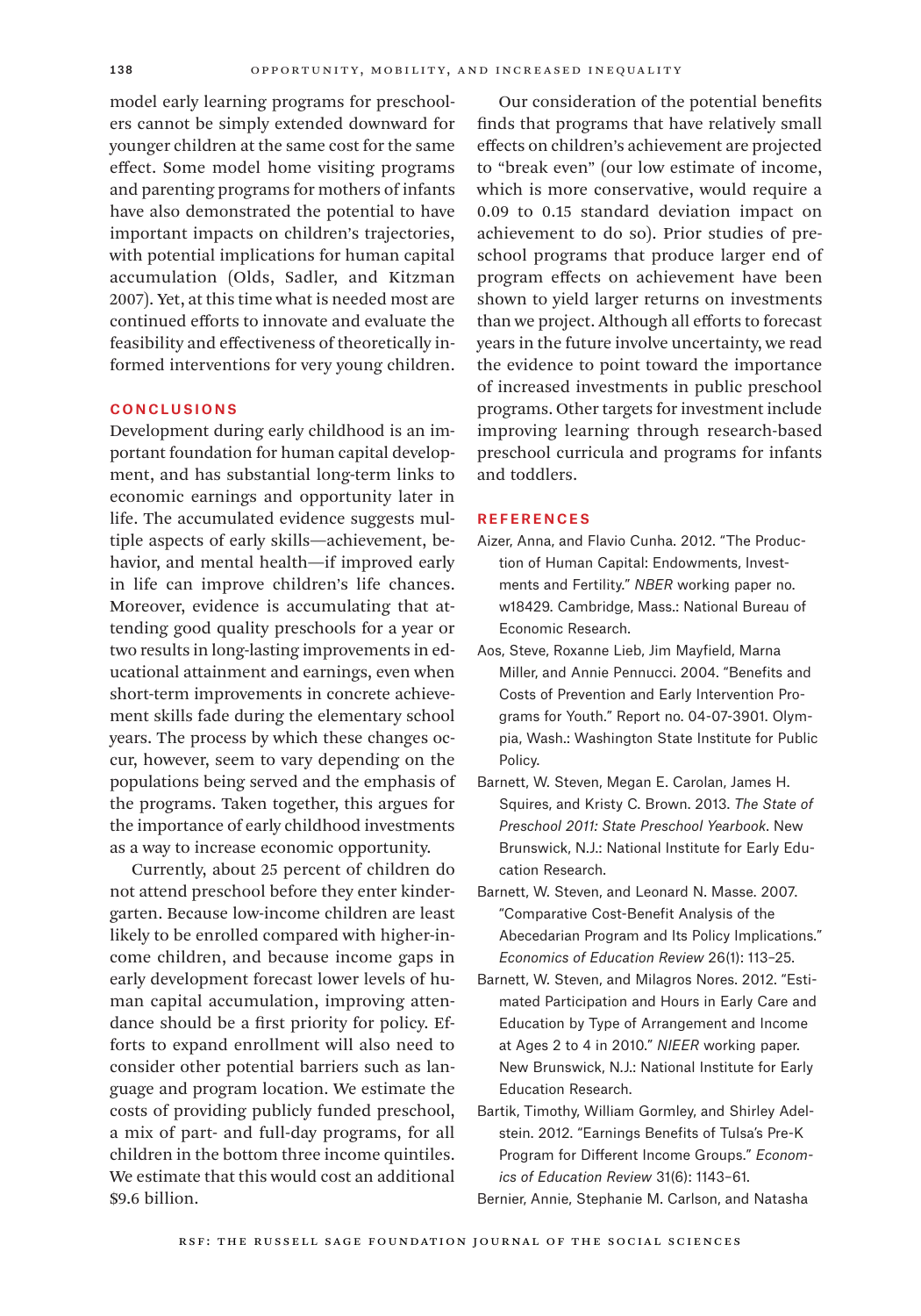Whipple. 2010. "From External Regulation to Self-Regulation: Early Parenting Precursors of Young Children's Executive Functioning." *Child Development* 81(1): 326–39.

- Blair, Clancy, and Cybele C. Raver. 2012. "Child Development in the Context of Adversity Experiential Canalization of Brain and Behavior." *American Psychologist* 67(4): 309–18.
- Bongers, Ilja L., Hans M. Koot, Jan Van der Ende, and Frank C. Verhulst. 2003. "The Normative Development of Child and Adolescent Problem Behavior." *Journal of Abnormal Psychology* 112(5): 179–92.
- Burchinal, Margaret, Katherine Magnuson, Douglas Powell, and Sandra Soliday Hong. 2015. "Children in Early Care and Education" In *Handbook of Child Psychology and Developmental Science, Volume 4, Ecological Settings and Processes in Developmental Systems*, edited by Richard M. Lerner, Marc H. Bornstein, and Tama Leventhal. Hoboken, N.J.: John Wiley & Sons.
- Campbell, Frances A., Elizabeth Pungello, Margaret Burchinal, Kirsten Kainz, Yi Pan, Barbara Wasik, Oscar Barbarin, Joseph Sparling, and Craig Ramey. 2012. "Adult Outcomes as a Function of an Early Childhood Educational Program: An Abecedarian Project Follow-Up." *Developmental Psychology* 48(4): 1033–43.
- Campbell, Susan B., Daniel S. Shaw, and Miles Gilliom. 2000. "Early Externalizing Behavior Problems: Toddlers and Preschoolers at Risk for Later Maladjustment." *Development and Psychopathology* 12(3): 467–88.
- Cascio, Elizabeth U., and Diane W. Schanzenbach. 2013. "The Impacts of Expanding Access to High-Quality Preschool Education." *NBER* working paper no. w19735. Cambridge, Mass.: National Bureau of Economic Research.
- Champagne, Frances A., and Rahia Mashoodh. 2009. "Genes in Context Gene–Environment Interplay and the Origins of Individual Differences in Behavior." *Current Directions in Psychological Science* 18(3): 127–31.
- Chetty, Raj, John Friedman, Nathaniel Hilger, Emmanuel Saez, Diane Schanzenbach, and Danny Yagan. 2011. "How Does Your Kindergarten Classroom Affect Your Earnings? Evidence from Project STAR." *Quarterly Journal of Economics* 126(4): 1593–660.
- ChildCare Aware. 2011. *Parents and the High Cost of Child Care.* Arlington, Va.: ChildCare Aware of

America. Accessed December 8, 2015. [https://](https://www.ncsl.org/documents/cyf/2014_Parents_and_the_High_Cost_of_Child_Care.pdf.) www.ncsl.org/documents/cyf/2014 Parents and the High Cost of Child Care.pdf.

- Clarke, Stevens H., and Frances A. Campbell. 1998. "Can Intervention Early Prevent Crime Later? The Abecedarian Project Compared with Other Programs." *Early Childhood Research Quarterly* 13(2): 319–43.
- Clements, Douglas H., and Julie Sarama. 2008. "Experimental Evaluation of the Effects of a Research-Based Preschool Mathematics Curriculum." *American Educational Research Journal*  45(2): 443–94.
- Cunha, Flavio, and James J. Heckman. 2007. "The Technology of Skill Formation." *American Economic Review* 97(2): 31–47.
- Currie, Janet, and Douglas Almond. 2011. "Human Capital Development Before Age Five." In *Handbook of Labor Economics*, edited by Orley Ashenfelter and David Card, vol. 4. Philadelphia, Pa.: Elsevier.
- Currie, Janet, and Duncan Thomas. 1999. "Early Test Scores, Socioeconomic Status and Future Outcomes." *NBER* working paper no. w6943. Cambridge, Mass.: National Bureau of Economic Research.
- Deming, David. 2009. "Early Childhood Intervention and Life-Cycle Skill Development: Evidence from Head Start." *American Economic Journal-Applied Economics* 1(3): 111–34.
- Duncan, Greg J., Chantelle J. Dowsett, Amy Claessens, Katherine Magnuson, Aletha C. Huston, Pamela Klebanov, Linda Pagani, Leon Feinstein, Mimi Engel, Jeanne Brooks-Gunn, Holly Sexton, Kathryn Duckworth, and Crista Japel. 2007. "School Readiness and Later Achievement." *Developmental Psychology* 43(6): 1428–46.
- Duncan, Greg J., Jade M. Jenkins, Anamarie Auger, Margaret Burchinal, Thurston Domina, and Marianne Bitler. 2014. "Boosting School Readiness with Preschool Curricula and Quality." Unpublished paper. University of California, Irvine.
- Duncan, Greg J., and Katherine Magnuson. 2011. "The Nature and Impact of Early Achievement Skills, Attention and Behavior Problems." In *Whither Opportunity: Rising Inequality, Schools, and Children's Life Chances,* edited by Greg J. Duncan and Richard J. Murnane. New York: Russell Sage Foundation.
- Duncan, Greg J., and Richard J. Murnane. 2013. *Restoring Opportunity: The Crisis of Inequality and*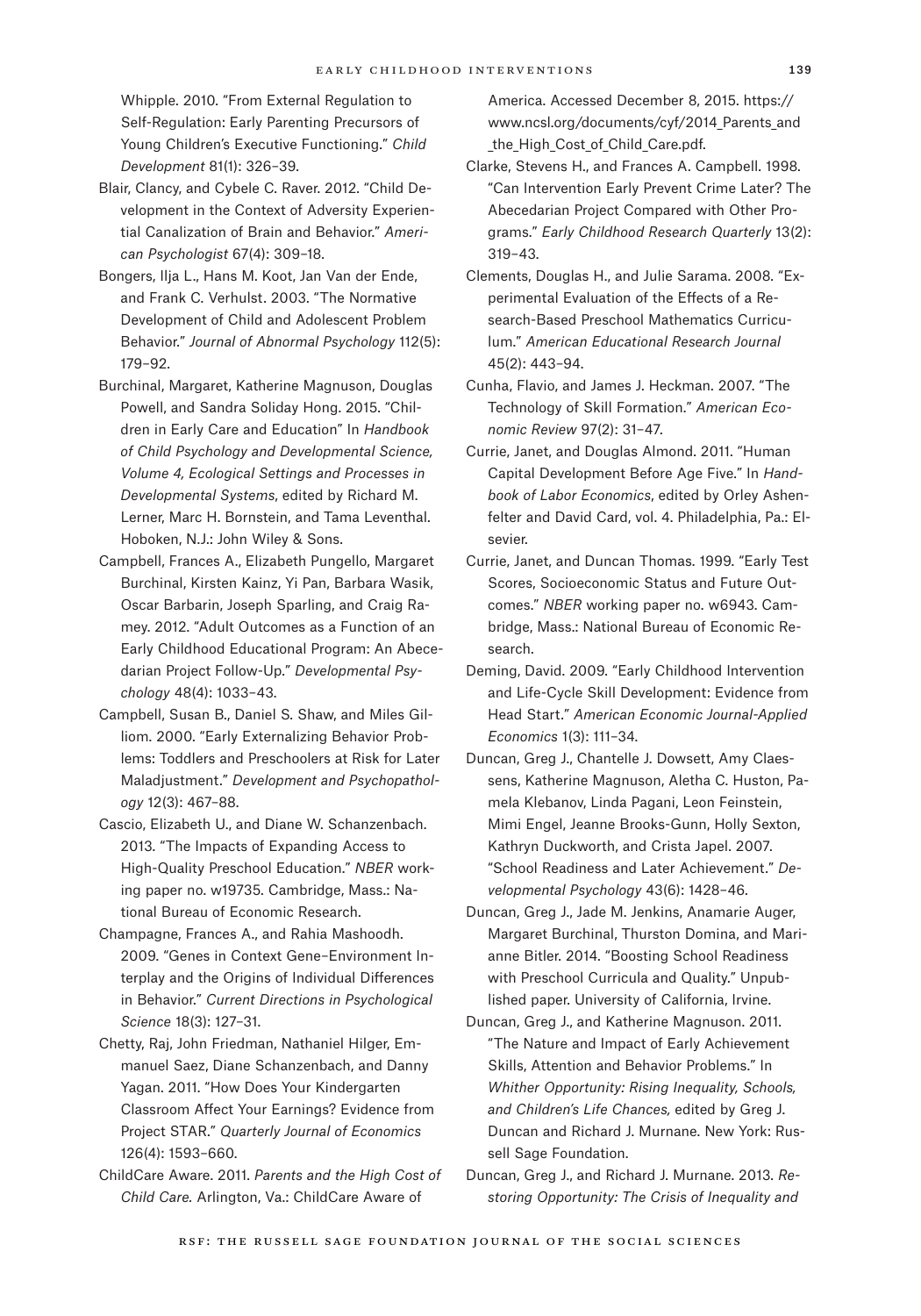*the Challenge for American Education*. Cambridge, Mass.: Harvard Education Press.

- Duncan, Greg J., and Aaron J. Sojourner. 2013. "Can Intensive Early Childhood Intervention Programs Eliminate Income-based Cognitive and Achievement Gaps?" *Journal of Human Resources* 48(4): 945–68.
- Essex, Marilyn J., W. Thomas Boyce, Clyde Hertzman, Lucia L. Lam, Jeffrey M. Armstrong, Sarah M. A. Newman, and Michael S. Kobor. 2013. "Epigenetic Vestiges of Early Developmental Adversity: Childhood Stress Exposure and DNA Methylation in Adolescence." *Child Development* 84(1): 58–75.
- Federal Interagency Forum on Child and Family Statistics. 2011. "America's Children: Key National Indicators of Well-Being, 2011." Washington: U.S. Government Printing Office.
- Fox, Sharon E., Pat Levitt, and Charles A. Nelson III. 2010. "How the Timing and Quality of Early Experiences Influence the Development of Brain Architecture." *Child Development* 81(1): 28–40. Doi: 10.1111/j.1467-8624.2009.01380.x.
- Garces, Eliana, Duncan Thomas, and Janet Currie. 2002. "Longer-Term Effects of Head Start." *American Economic Review* 92(4): 999–1012.
- Gormley, Willian T., Deborah Phillips, and Ted Gayer. 2008. "Preschool Programs Can Boost School Readiness." *Science* 320(5884): 1723–24.
- Grimm, Kevin J., Joel S. Steele, Andrew J. Mashburn, Margaret Burchinal, and Robert C. Pianta. 2010. "Early Behavioral Associations of Achievement Trajectories." *Developmental Psychology* 46(5): 976–83.
- Halle, Tamara, Nicole Forry, Elizabeth Hair, Kate Perper, Laura Wandner, Julia Wessel, and Jessica Vick. 2009. "Disparities in Early Learning and Development: Lessons from the Early Childhood Longitudinal Study–Birth Cohort (ECLS-B)." Washington, D.C.: Child Trends.
- Hamm, Katie. 2006. "More Than Meets the Eye: Head Start Programs, Participants, Families, and Staff in 2005." Policy Brief no. 8. Washington, D.C.: Center for Law and Social Policy.
- Head Start. 2013. "Head Start Program Facts: Fiscal Year 2013." Fact Sheet. Washington: U.S. Department of Health and Human Services, Administration for Children and Families. Accessed December 28, 2015. [http://eclkc.ohs.acf.hhs.gov/hslc](http://eclkc.ohs.acf.hhs.gov/hslc/data/factsheets/docs/hs-program-fact-sheet-2013.pdf.) [/data/factsheets/docs/hs-program-fact-sheet](http://eclkc.ohs.acf.hhs.gov/hslc/data/factsheets/docs/hs-program-fact-sheet-2013.pdf.)  [-2013.pdf.](http://eclkc.ohs.acf.hhs.gov/hslc/data/factsheets/docs/hs-program-fact-sheet-2013.pdf.)
- Heckman, James J., Seong H. Moon, Rodrigo Pinto, Peter A. Savelyev, and Adam Yavitz. 2010. "The Rate of Return to the High Scope Perry Preschool Program." *Journal of Public Economics* 94(1–2): 114–28.
- Heckman, James J., Rodrigo Pinto, and Peter A. Savelyev. 2013. "Understanding the Mechanisms Through Which an Influential Early Childhood Program Boosted Adult Outcomes." *American Economic Review* 103(6): 2052–86.
- Hoff, Erika. 2003. "The Specificity of Environmental Influence: Socioeconomic Status Affects Early Vocabulary Development Via Maternal Speech." *Child Development* 74(5): 1368–78.
- Johnson, Rucker C., and C. Kirabo Jackson. 2015. "School Spending and the Long-Run Effects of Head Start." Unpublished paper. University of California, Berkeley.
- Knudsen, Eric I., James J. Heckman, Judy L. Cameron, and Jack P. Shonkoff. 2006. "Economic, Neurobiological, and Behavioral Perspectives on Building America's Future Workforce." *Proceedings of the National Academy of Sciences of the United States of America* 103(27): 10155–62.
- Leak, James, Greg J. Duncan, Weilin Li, Katherine Magnuson, Holly Schindler, and Hirokazu Yoshikawa. 2014. "Is Timing Everything? How Early Childhood Education Program Cognitive and Achievement Impacts Vary by Starting Age, Program Duration and Time Since the End of the Program." Unpublished paper. University of California, Irvine.
- Ludwig, Jens, and Douglas L. Miller. 2007. "Does Head Start Improve Children's Life Chances? Evidence from a Regression Discontinuity Design." *Quarterly Journal of Economics* 122(1): 159–208.
- Magnuson, Katherine, Jeanne Brooks-Gunn, and Jane Waldfogel. 2014. "Projecting the Long-Run Economic Effects of Early Childhood Programs." Unpublished paper. University of Wisconsin– Madison.
- Magnuson, Katherine, Greg J. Duncan, You-Geon Lee, and Molly Metzger. Forthcoming. "Elementary School Adjustment and Educational Attainment?" *American Education Research Journal*.
- Magnuson, Katherine, Claudia Lahaie, and Jane Waldfogel. 2006. "Preschool and School Readiness of Children of Immigrants." *Social Science Quarterly* 87(5): 1241–62.
- Magnuson, Katherine, Marcia Meyers, and Jane Waldfogel. 2007. "Public Funding and Enrollment